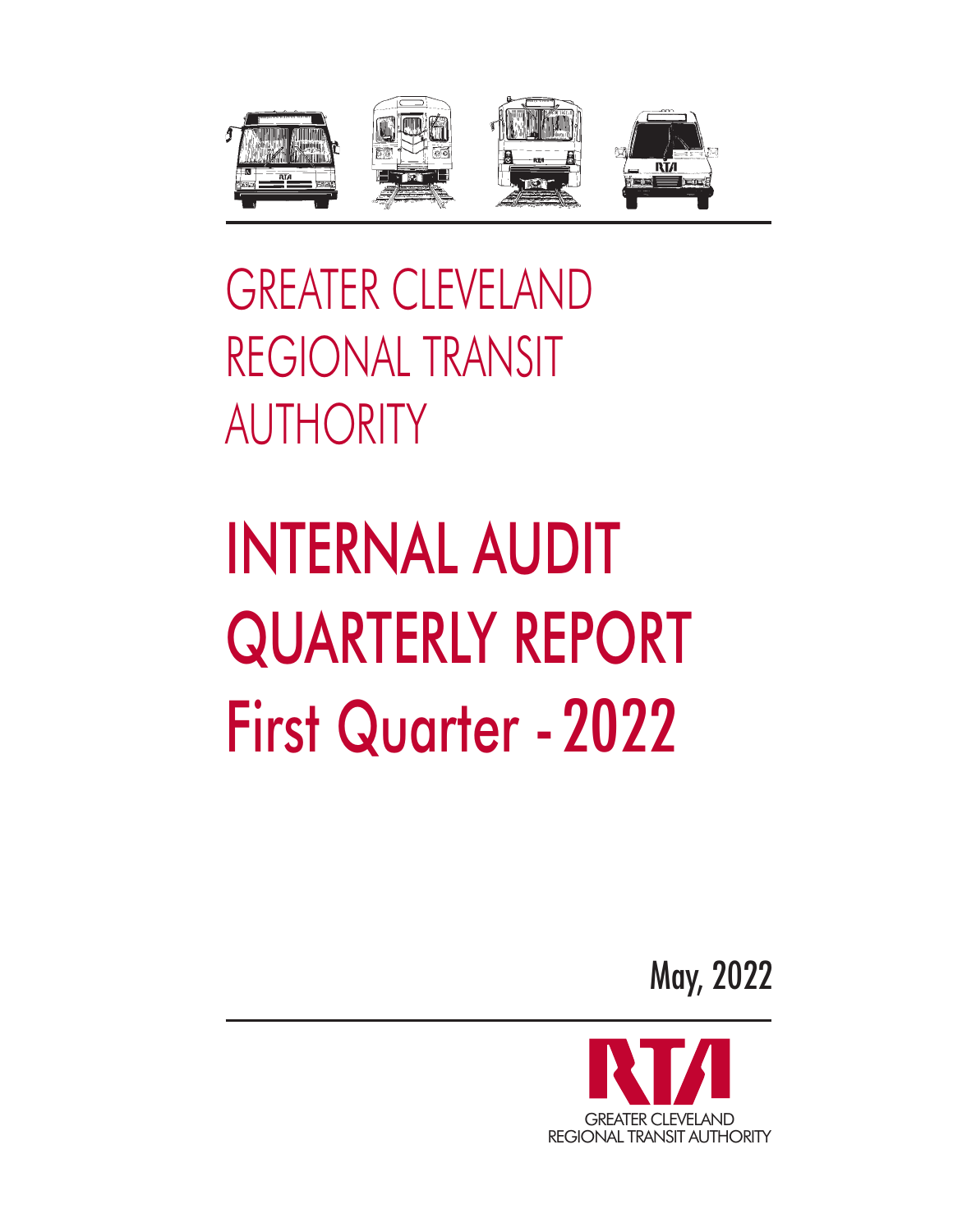# **TABLE OF CONTENTS**

|                                             | Page(s)        |
|---------------------------------------------|----------------|
| <b>INTRODUCTION</b>                         | $\overline{2}$ |
| <b>2022 INTERNAL AUDIT PLAN</b>             | $3 - 4$        |
| <b>COMPLETED PROJECTS</b>                   | $5-9$          |
| <b>CONTINUOUS AUDITING</b>                  | $10 - 13$      |
| <b>PROJECTS IN PROGRESS</b>                 | $14 - 23$      |
| <b>SPECIAL REQUESTS AND EMERGING ISSUES</b> | $25 - 28$      |
| <b>EXTERNAL AUDIT COORDINATION</b>          | 29             |
| <b>STATUS OF OUTSTANDING FOLLOW-UP</b>      | 30             |
| <b>OTHER PROJECTS</b>                       | $31 - 32$      |
| <b>STAFF TRAINING</b>                       | 33             |
| <b>STAFF PROFILES</b>                       | 34             |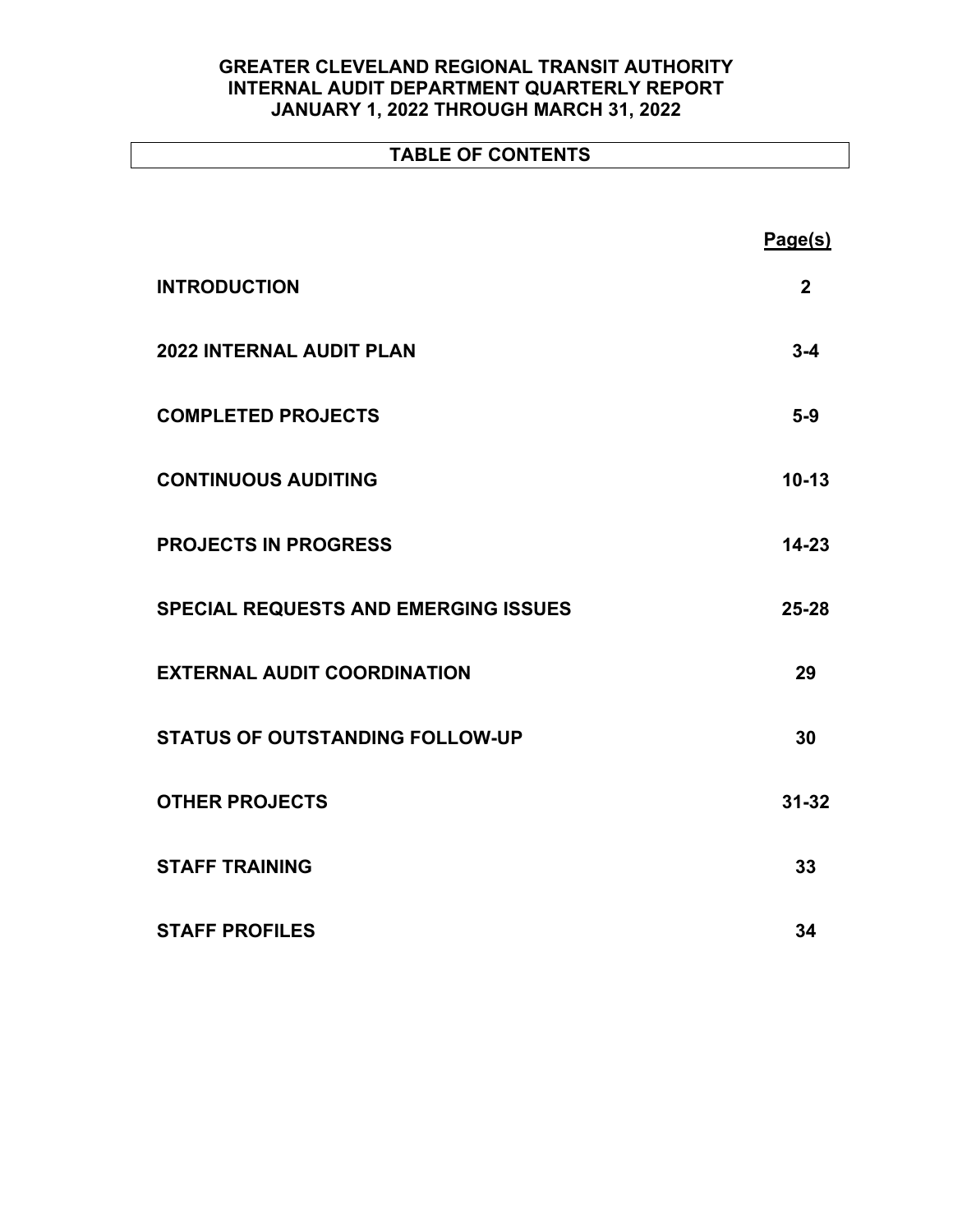#### **INTRODUCTION**

Presented herein and in accordance with Board Policy is the report of the Internal Audit Department activities for the First Quarter 2022. The report outlines work performed, recommendations and management's responses, including specific steps for the implementation of all agreed-upon recommendations and other pertinent data.

The purpose of the Greater Cleveland Regional Transit Authority's Internal Audit Department is to provide independent, objective assurance and consulting services designed to add value and improve GCRTA's operations. The mission of internal audit is to enhance and protect organizational value by providing risk-based and objective assurance, advice, and insight. The Internal Audit Department helps GCRTA accomplish its objectives by bringing a systematic, disciplined approach to evaluate and improve the effectiveness of governance, risk management, and control processes.

We will respond to requests for assurance and consulting services in a timely manner. Please contact me at (216) 356-3106 to service your requests.

The Internal Audit Department functions as the inspector general for the GCRTA. The mission of the inspector general is to detect and deter waste, fraud, abuse, and misconduct in GCRTA programs and personnel, and to promote economy and efficiency in those programs. These responsibilities include initiating and conducting inspections and investigations of GCRTA operations and activities. Also, forwarding to the appropriate authorities evidence of criminal wrongdoing that is discovered as a result of any inspection or investigation.

The Greater Cleveland Regional Transit Authority does not tolerate fraud, waste, abuse, theft, or ethical violations. If you are aware of any such activity occurring against or within the GCRTA, please contact the GCRTA Fraud/Waste/Abuse/Ethics Hotline at (216) 350-5130 or http://www.riderta.com/fraudhotline

 $512000$ 

Anthony A. Garofoli Executive Director of Internal Audit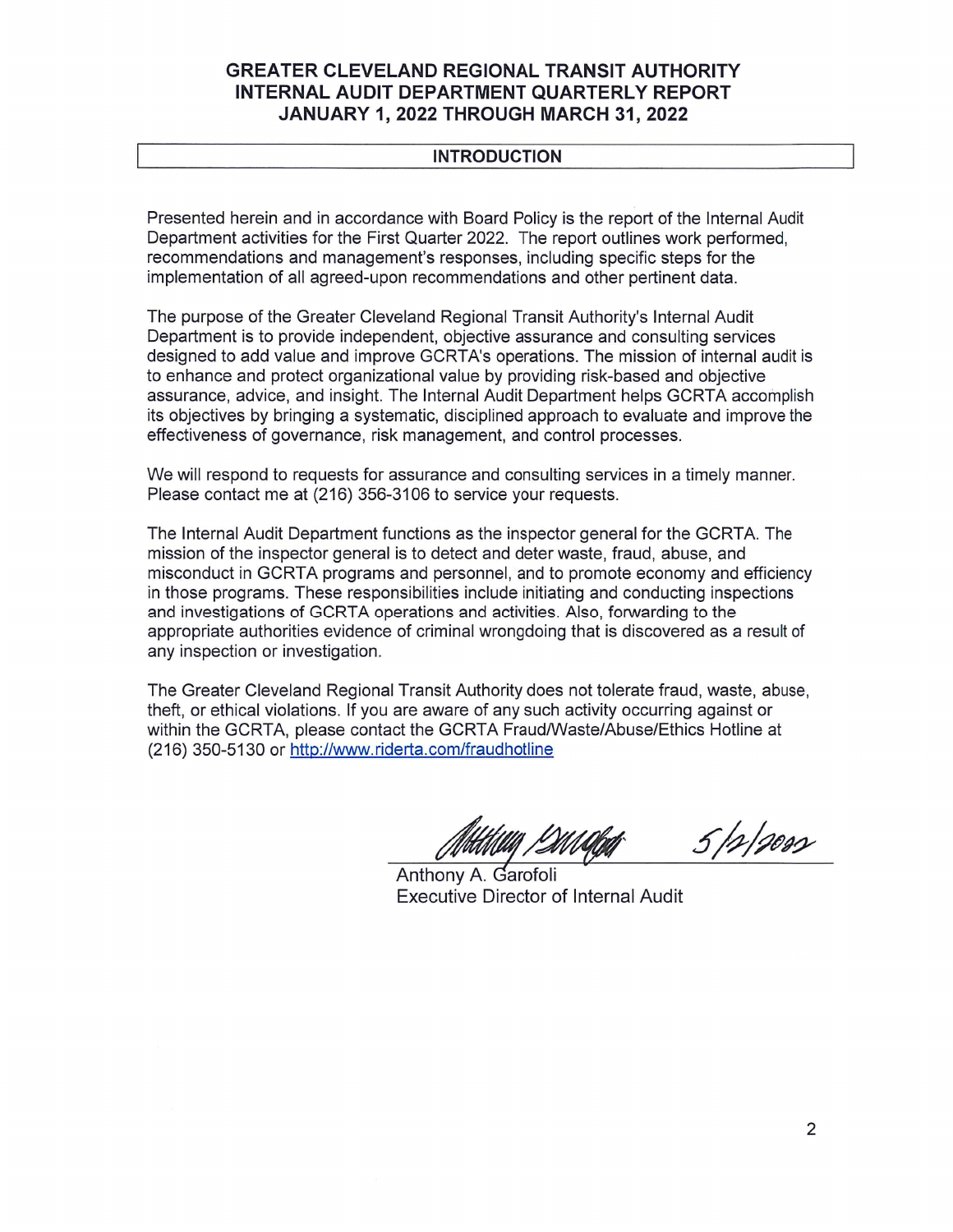# **2022 INTERNAL AUDIT PLAN**

| Project                                                  | <b>Budgeted</b><br><b>Hours</b> | <b>Success</b><br>Outcome(s) |
|----------------------------------------------------------|---------------------------------|------------------------------|
| <b>COVID-19 Activities</b>                               |                                 |                              |
| American Rescue Plan - Federal Grant                     | 80                              | I, II, III                   |
| <b>Consulting Projects</b>                               |                                 |                              |
| Audit Management System Replacement                      | 200                             | IV                           |
| Data Analytics                                           | 160                             | II, III                      |
| <b>Fraud Risk Assessment</b>                             | 240                             | II, III, IV                  |
| <b>IPPF</b> - Internal/External Assessment               | 240                             | IV                           |
| <b>Third-Party Risk Assessment</b>                       | 240                             | I, III                       |
| <b>Continuous Auditing</b>                               |                                 |                              |
| <b>Accounts Payable</b>                                  | 200                             | II.III                       |
| <b>Accounts Receivable</b>                               | 200                             | II.III                       |
| Nepotism                                                 | 160                             | IV                           |
| Payroll                                                  | 240                             | III, IV                      |
| Paratransit Eligibility/Certification                    | 160                             | I,II                         |
| <b>Purchasing Card Expenses</b>                          | 160                             | III, IV                      |
| <b>Revenue Collection</b>                                | 160                             | $\mathbf{III}$               |
| <b>Contract Audits</b>                                   |                                 |                              |
| <b>ATU Contract Implementation</b>                       | 160                             | III, IV                      |
| <b>Advertising Agency</b>                                | 160                             | I, II, III, IV               |
| <b>Compressed Natural Gas Vehicle Replacement</b>        | 160                             | I, II, III                   |
| Common Area Maintenance - Tower City                     | 200                             | $\mathbf{III}$               |
| <b>Compensation Study</b>                                | 200                             | I, II, III                   |
| Hayden Garage Roof Replacement                           | 200                             | I,IV                         |
| <b>Health Care Expenses</b>                              | 240                             | $\mathbf{III}$               |
| Heavy Rail Motor Overhaul                                | 160                             | I, II, III                   |
| Heavy Rail Vehicle Replacement                           | 500                             | I,II,III                     |
| Laptop Replacement Program                               | 240                             | III, IV                      |
| Main Office Building HVAC Replacement                    | 200                             | III, IV                      |
| Revenue-generating Advertising                           | 200                             | I, II, III                   |
| Tower City East Portal Rehabilitation                    | 200                             | I,II                         |
| <b>Viaduct Rehabilitation</b>                            | 200                             | I,II                         |
| <b>External Audits</b>                                   |                                 |                              |
| <b>Financial Audit Support</b>                           | 160                             | II, III                      |
| <b>Federal Transit Administration - Triennial Review</b> | 100                             | II, III                      |
| <b>Public Transit Agency Safety Plan</b>                 | 340                             | I,II                         |
| <b>System Security Plan</b>                              | 200                             | I,II                         |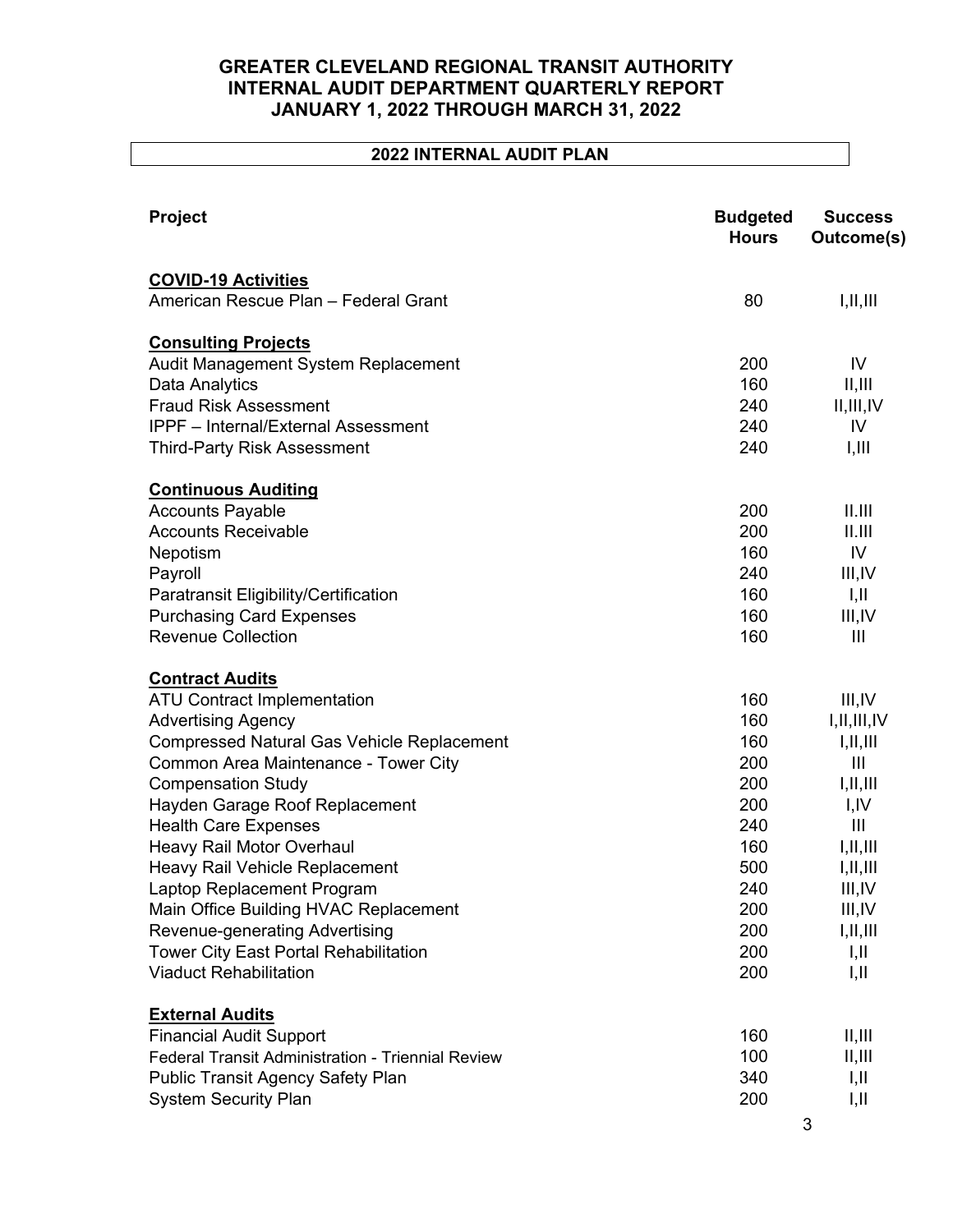# **2022 INTERNAL AUDIT PLAN**

| <b>Information Technology Audits</b>        |      |                |
|---------------------------------------------|------|----------------|
| Change and Patch Management                 | 160  | III, IV        |
| <b>Consolidated Train Dispatch System</b>   | 160  | I, III, IV     |
| <b>Cyber Liability/Testing</b>              | 160  | III, IV        |
| <b>Disaster Recovery</b>                    | 200  | I, III, IV     |
| Information Technology Governance           | 240  | III, IV        |
| Maintenance-Management System Upgrade       | 200  | III, IV        |
| Operator Time & Attendance System Upgrade   | 200  | III, IV        |
| Oracle System Upgrade/Migration             | 400  | III, IV        |
| RiskMaster/Oracle Interface                 | 160  | III            |
| <b>Transit Police Body Cameras</b>          | 200  | I,II,IV        |
| <b>Internal Audits</b>                      |      |                |
| Absence Control - FMLA                      | 200  | III, IV        |
| <b>Accrued Leave</b>                        | 160  | III, IV        |
| <b>Blank Ticket Stock</b>                   | 160  | III            |
| <b>Cash Collections Sites</b>               | 160  | III, IV        |
| <b>Customer Service Center - Tower City</b> | 160  | II, III        |
| Fare Media Inventory/Distribution           | 200  | III            |
| <b>Federal Infrastructure Grant</b>         | 160  | I, II, III     |
| <b>Hiring Practices</b>                     | 240  | IV             |
| Overtime                                    | 200  | I, III, IV     |
| Parts Inventory - Cycle Counting            | 200  | III            |
| Petty Cash                                  | 100  | III            |
| <b>Records Retention</b>                    | 160  | III            |
| <b>Scorecard Data/Information</b>           | 160  | I, II, III, IV |
| <b>Travel Reimbursement</b>                 | 120  | III            |
| <b>Revenue Collection Audits</b>            |      |                |
| <b>Fare Collection Contract/Controls</b>    | 200  | 1,111          |
| <b>Mobile Revenue Pass Collections</b>      | 200  | I, III         |
| Special Requests & Emerging Issues          | 2000 |                |
|                                             |      |                |

# Success Outcomes

I. Customer Experience II. Community Value III. Financial Sustainability IV. Employee Engagement

*"The chief audit executive must establish a risk-based plan to determine the priorities of the internal audit activity, consistent with the organization's goals" - Institute of Internal Auditors Professional Standards – Planning 2010.*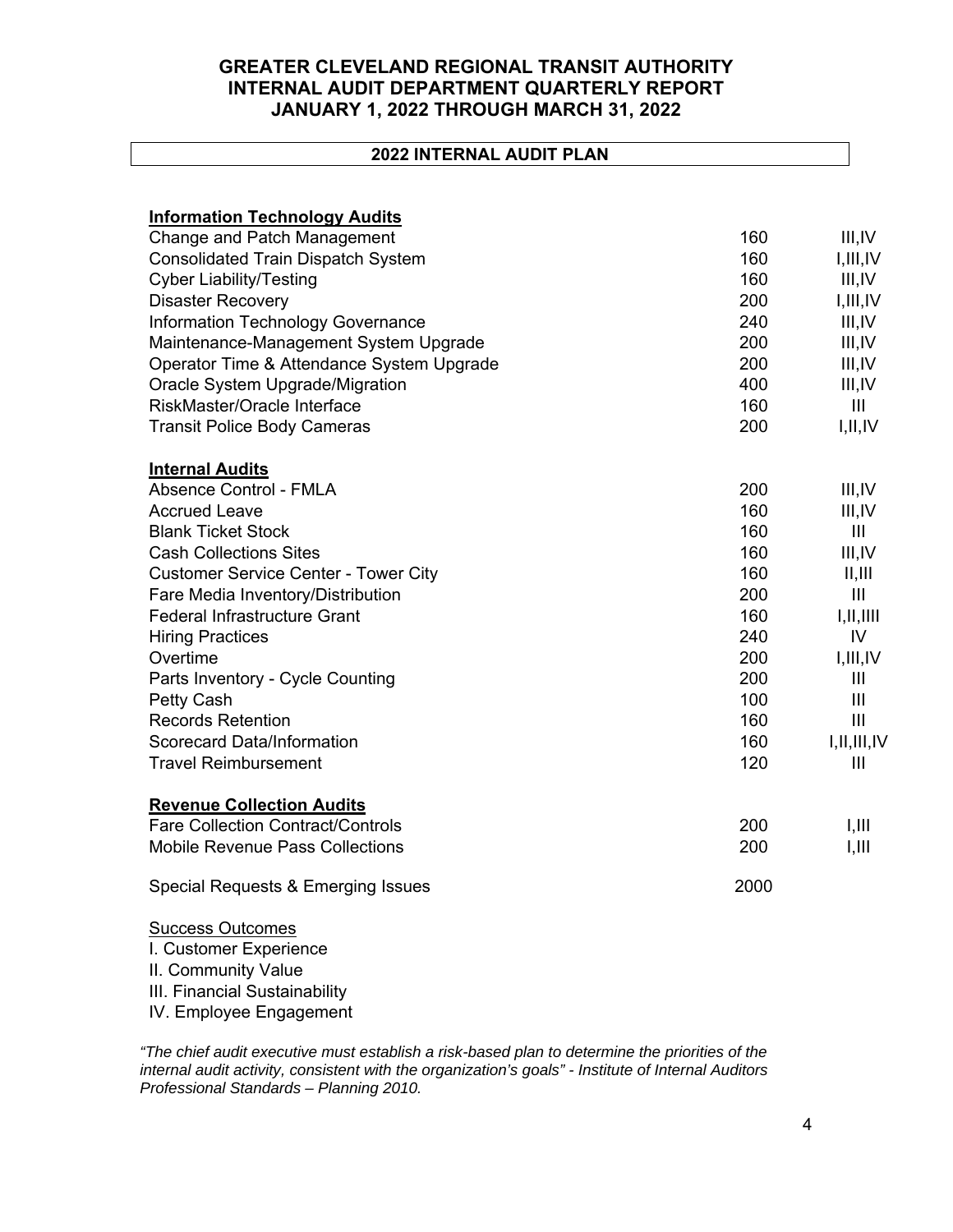# **COMPLETED PROJECTS**

# **GCRTA Travel Expense & Reimbursements**

#### Purpose:

Per Chapter 656.03 of the Codified Rules and Regulations of the GCRTA - Travel Policies and Procedures: "Travel expenses will be subject to a final compliance review by the Internal Audit Department."

# Scope:

Internal Audit reviewed all the Board of Trustee and employee Travel Reports and Reimbursement Requests for the period January 1, 2022 through March 31, 2022 prior to cash disbursement. The review included tests for allowability, reasonableness, and timeliness.

#### Results:

Internal Audit reviewed all of the Travel Reports and Reimbursement Requests during the period. Any exceptions to the Codified Rules and Regulations and Administrative Procedure 024 - Travel Policy were returned to management for correction prior to final approval and cash disbursement.

# **Vehicle Purchase – (16) five-door 60-ft. articulated BRT coaches – (New Flyer)**

# Purpose:

The Board of Trustees authorized the Contract No. 2020-046 with New Flyer of America Inc. for the manufacture and delivery of up to (16) five-door 60-ft. articulated Bus Rapid Transit (BRT) coaches, spare parts, tooling and training.

The Federal Transit Administration obligates federal funds to the GCRTA for purchasing buses to carry passengers in mass transit service. Recipients of these funds must comply with several federal regulations, one of which is the Pre-Award and Post-Delivery Rule.

# Scope:

Audit Staff will complete the applicable Buy America Review, required by Federal Transit Administration.

# Results:

Internal Audit completed the Post-Delivery Buy America Review, the Purchaser's Review, and the Federal Motor Vehicle Safety Standards Review. Both the contractor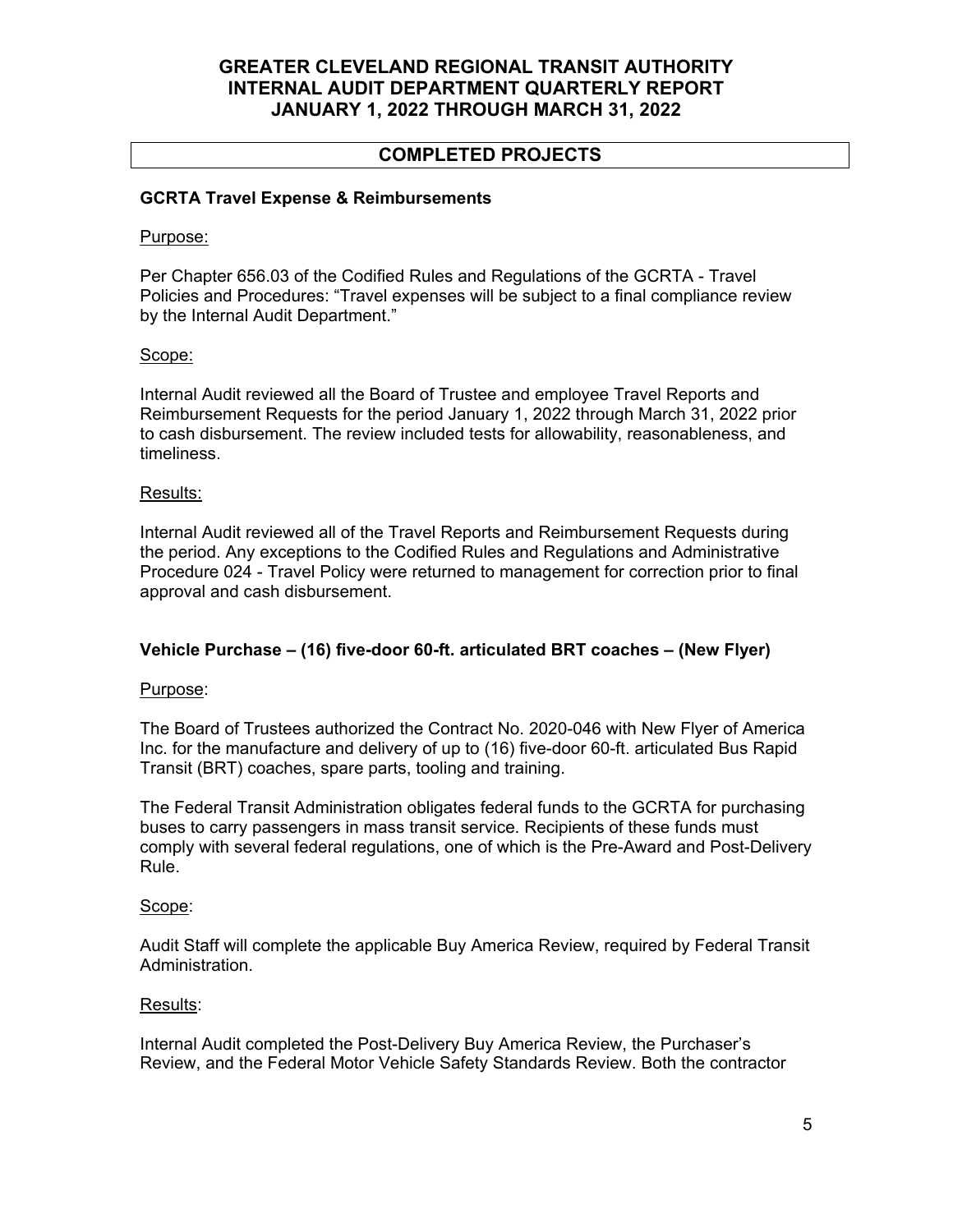# **COMPLETED PROJECTS**

and management complied with federal regulations. All 16 of these BRT vehicles were placed into revenue service.

# **Vehicle Purchase – (20) Compressed Natural Gas Coaches – (Gillig, LLC)**

#### Purpose:

The Board of Trustees authorized the exercise of an option under Contract 2021-100 with Gillig, LLC, for the purchase and delivery of up to 20, 40-ft., low floor CNG coaches including training, special tooling and spare parts.

The Federal Transit Administration obligates federal funds to the GCRTA for purchasing buses to carry passengers in mass transit service. Recipients of these funds must comply with several federal regulations, one of which is the Pre-Award and Post-Delivery Rule.

# Scope:

Audit Staff completed the applicable Buy America Review, required by Federal Transit Administration.

# Results:

Internal Audit staff completed the Post-Delivery Buy America Review, the Purchaser's Review, and the Federal Motor Vehicle Safety Standards Review. Both the contractor and management complied with federal regulations. As of this report, 14 of the 20 CNG coaches are service ready.

# **Farebox Inventory**

# Purpose:

The GCRTA Board of Trustees authorized Contract No. 2006-039 with GFI Genfare, Inc. for the furnishing of fare boxes, spare parts and maintenance training as part of the new automated fare collection system.

# Scope:

Internal Audit completed an audit to inventory fareboxes and evaluate the security components of the system. We also evaluated the workflows and internal controls in place to provide assurance the system is working as designed.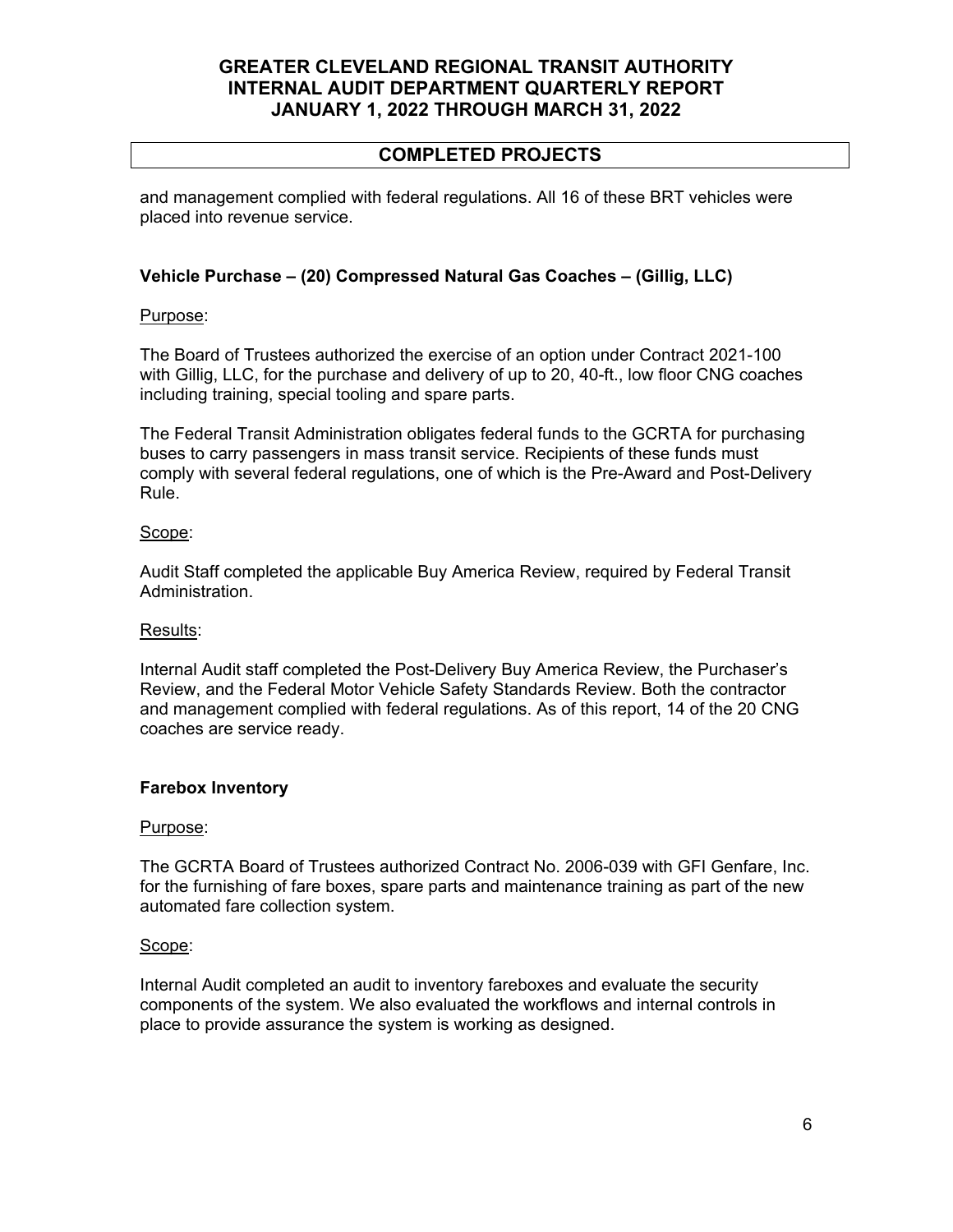# **COMPLETED PROJECTS**

#### Results:

Internal Audit verified the location of 644 of the 800 fareboxes purchased by management in 2007. The count did not include fareboxes transferred to the electronic repair unit for maintenance, fareboxes assigned to operating districts for training purposes, and fareboxes disposed of for various reasons. We identified 15 missing fareboxes; management is completing an audit to locate these fareboxes.

Internal Audit completed an internal controls review for the inventory and handling of farebox security components. Internal controls are in place and working effectively.

We issued four management level recommendations. Internal Audit will follow-up on corrective actions and verify implementation through our computerized audit management system.

# **Tire Lease & Maintenance**

#### Purpose:

The GCRTA Board of Trustees authorized Contract No. 2019-144 with Michelin North America Inc. for the furnishing of tire and wheel maintenance services and for the leasing of radial tires.

# Scope:

Internal Audit will evaluate contract compliance and management controls.

# Results:

Internal Audit issued 10 recommendations, including seven contract compliance issues and three management level comments. Management transferred contract management responsibility to GCRTA Supply-chain management. Management completed several corrective actions and scheduled other for implementation.

Internal Audit will follow-up on corrective actions and verify implementation through our computerized audit management system.

# **Petty Cash**

#### Purpose:

GCRTA Administrative Procedure 003 provides guidelines for the assignment, custodial duties, and allowable use of petty cash funds.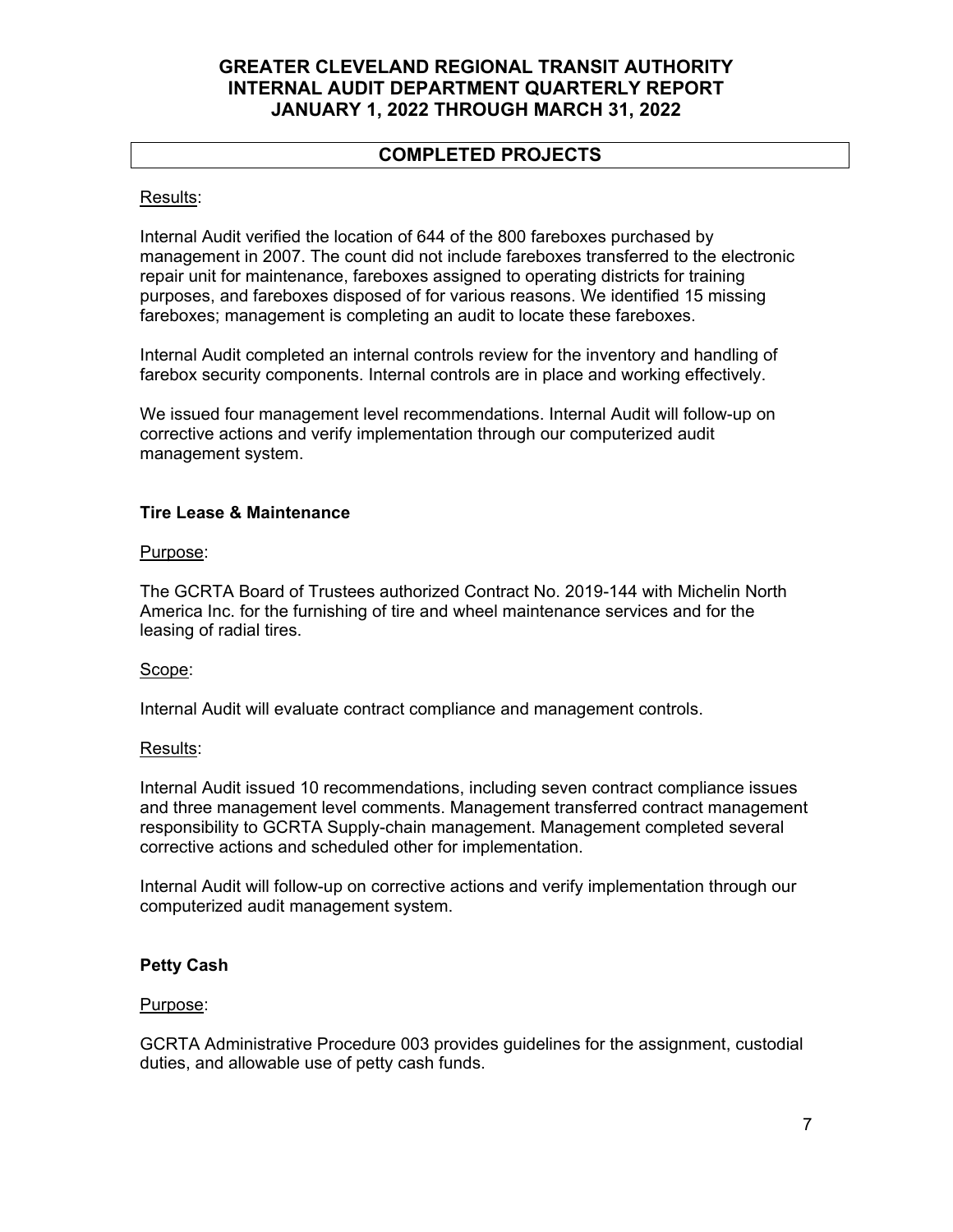# **COMPLETED PROJECTS**

# Scope:

Internal Audit reviewed 16 petty cash accounts for compliance with the administrative procedure.

# Results:

We counted 16 petty cash funds. Ten accounts reconciled to assignments completely; six accounts had overages. One account is missing.

Internal Audit issued six management level recommendations to address account administration matters.

Internal Audit will follow-up on corrective actions and verify implementation through our computerized audit management system.

# **Public Transportation Agency Safety Plan – Procurement Activities**

# Purpose:

Under 49 CFR Part 673, the Federal Transit Administration requires that public transportation systems receiving federal funds under the Urbanized Area Formula Grants develop a Public Transit Agency Safety Plan. The FTA charges State Safety Oversight Agencies with evaluating PTASP compliance. GCRTA's Public Transit Agency Safety Plan includes the Safety Department's responsibilities and activities per Ohio Department of Transportation's State Safety Oversight standards. Each year, Internal Audit conducts audits of sections of the PTASP to support the requirement to conduct internal audits of every section of the plan on a triennial basis.

For 2021, the GCRTA Safety Department requested that Internal Audit perform an audit of the Procurement elements of the PTASP. The plan addresses Procurement in Section 2.1.10 "Procurement Tasks" and Section 3.5 "Procurement and System Modifications."

# Scope:

Internal Audit reviewed Procurement Department activities in the period 2019-2021. We sampled 15% of the 52 contracts to validate the Procurement Department had Safety Department review/sign-off for the contract specifications.

# Results:

We found no exceptions and provided a copy of our report to Ohio Department of Transportation.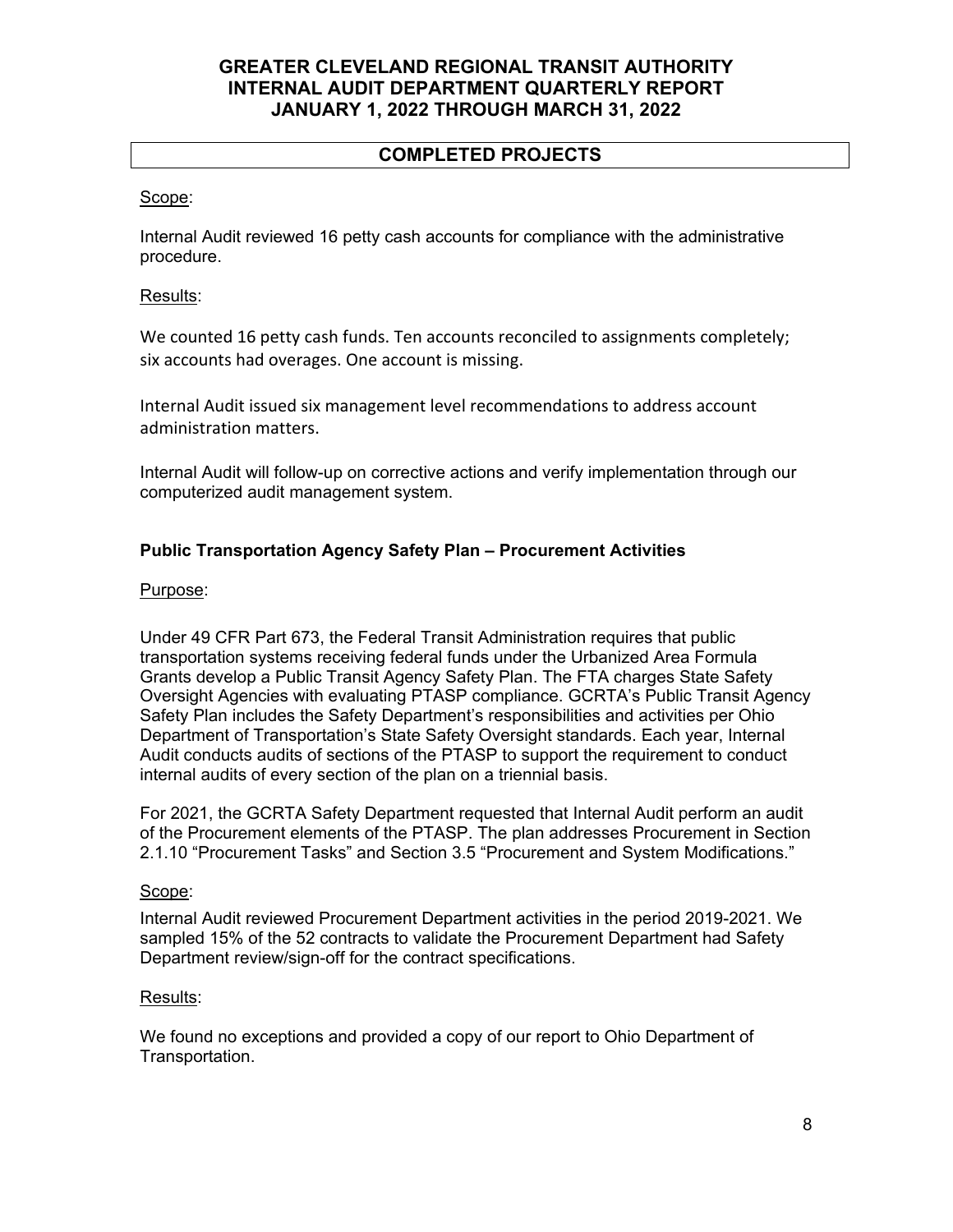# **COMPLETED PROJECTS**

# **Sales Agent Collections**

#### Purpose:

The GCRTA Accounting Department works with sales agents to provide fare media (ticket) consignments, sales agent invoices, cash collections, and returns.

# Scope:

Internal Audit completed a review of the GCRTA sales agent program. The audit scope a included a review of consignment agreements, sales agent invoicing and credit returns, GCRTA order fulfillment, program growth, and the geographic distribution of sales agents.

#### Results:

We assessed risks and controls via interviews with management and a process walkthrough of sales agent returns. Accounting controls for the consignment, invoicing, credit returns, and order fulfillment are in place a working effectively. We noted no exceptions.

Internal Audit issued five management level recommendations, including the reconsideration of consignment agreements and sales commissions.

Internal Audit will follow-up on corrective actions and verify implementation through our computerized audit management system.

The Board of Trustees approved Resolution 2020-68 on September 1, 2020 amending the fare structure to provide fare relief and fare equity, especially for customers who transfer.

Internal Audit completed a value-added analysis to identify and map sales agents who are selling the reduced fare media (tickets) to these customers. Management is reviewing the analysis to develop next steps for enhancement of fare media sales.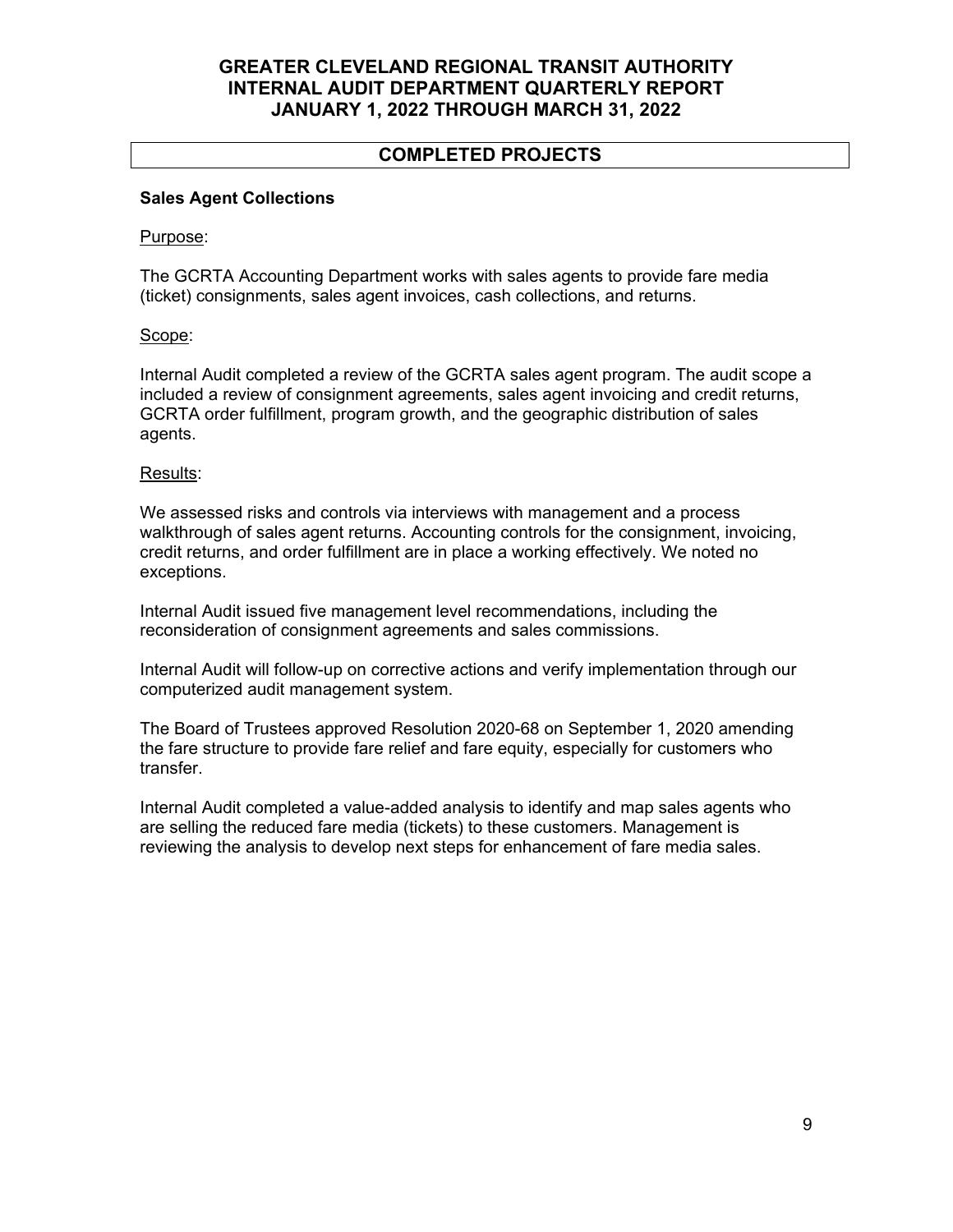# **CONTINUOUS AUDITING PROGRAM**

*Continuous auditing is an automatic method used to perform auditing activities, such as control and risk assessments, on a more frequent basis. Technology plays a key role in continuous audit activities by helping to automate the identification of exceptions or anomalies, analyze patterns within the digits of key numeric fields, review trends, and test controls, among other activities.* 

# **Customer Fare Collections**

#### Purpose:

To evaluate and provide assurance customer fares, collected from fare collections systems are reconciled, posted to accounting records and deposited in the bank.

#### Scope:

Internal Audit Staff developed a continuous audit test, utilizing audit software, to query the fare collections systems data to reconcile with cash counts, GCRTA accounting records and third-party bank deposits. The audit script executes daily. Any exceptions are noted for investigation with appropriate management.

#### Results:

We executed the audit script successfully. The on-board revenue collections system is working effectively. The system captured the transactions, cash was collected, reconciled, and deposited, and revenue receipts were posted to the general ledger.

The "Proof of Payment" system fare collection receipts represent approximately 10% of the total revenue receipts. Fares paid with credit cards were collected, reconciled, and deposited without exception. Cash collections included some immaterial differences between machine totals and amounts deposited, due to known system errors.

# **Procurement Card (P-Cards)**

#### Purpose:

The GCRTA launched a P-Card Program many years ago. P-Cards provide a means for streamlining the procure-to-pay process, allowing cardholders to procure goods and services in a timely manner, reduce transaction costs, track expenses, take advantage of supplier discounts, reduce or redirect staff in the purchasing and/or accounts payable departments, reduce or eliminate petty cash, and more.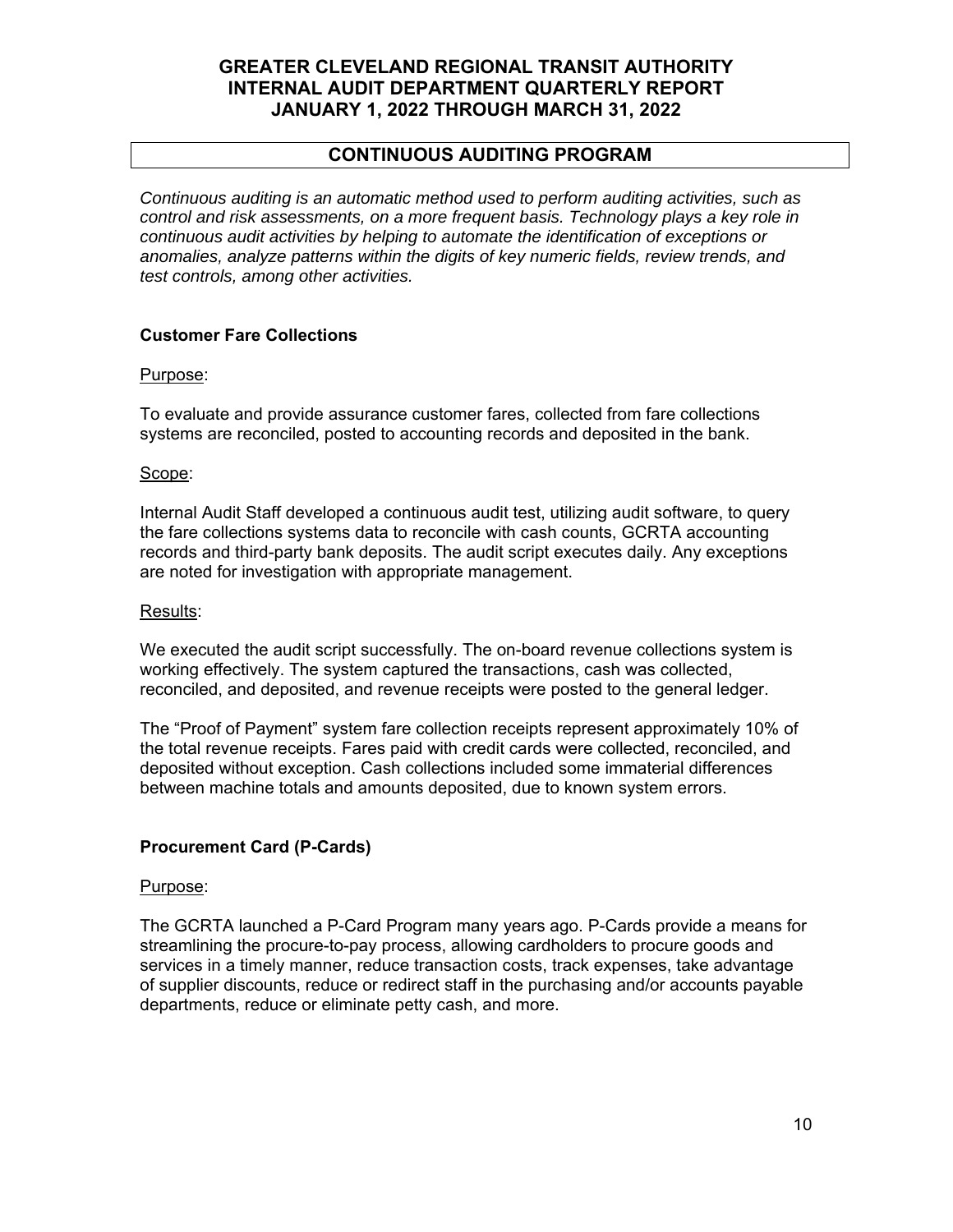# **CONTINUOUS AUDITING PROGRAM**

#### Scope:

Internal Audit developed a continuous auditing script to evaluate P-Card transactions for compliance with the GCRTA Procurement Card Policy. We also evaluate transactions for potential fraud, waste and abuse.

# Update:

Internal Audit updated and executed the script for the period October 1, 2020 through March 31, 2022. We are analyzing and summarizing the data to meet with management.

We will develop a risk-based sample to evaluate compliance with the PCard Policies and Procedures.

#### **Nepotism**

#### Purpose:

The GCRTA Code of Ethics provides policy to ensure the hiring and supervision, by and within the Authority, is conducted in compliance with the Ohio laws, and in a manner that enhances public confidence in the Authority, prevents situations that give the appearance of partiality, preferential treatment, improper influence, and conflict of interest.

#### Scope:

Internal Audit evaluated the relationships and employment placement for all of the active employees. GCRTA Personnel Policy 300.03 Employment of Relatives provides:

*"…For purposes of this policy, "immediate family" shall mean spouse, children, parents, grandparents, brothers, sisters, grandchildren or any person related by blood or marriage, or relative residing in the same household..."* 

#### Update:

Internal Audit is updating the script to account for employee movements, new hires, and promotions.

# **Accounts Payable**

#### Purpose:

The GCRTA Accounting Department processes payment to vendors and contractors.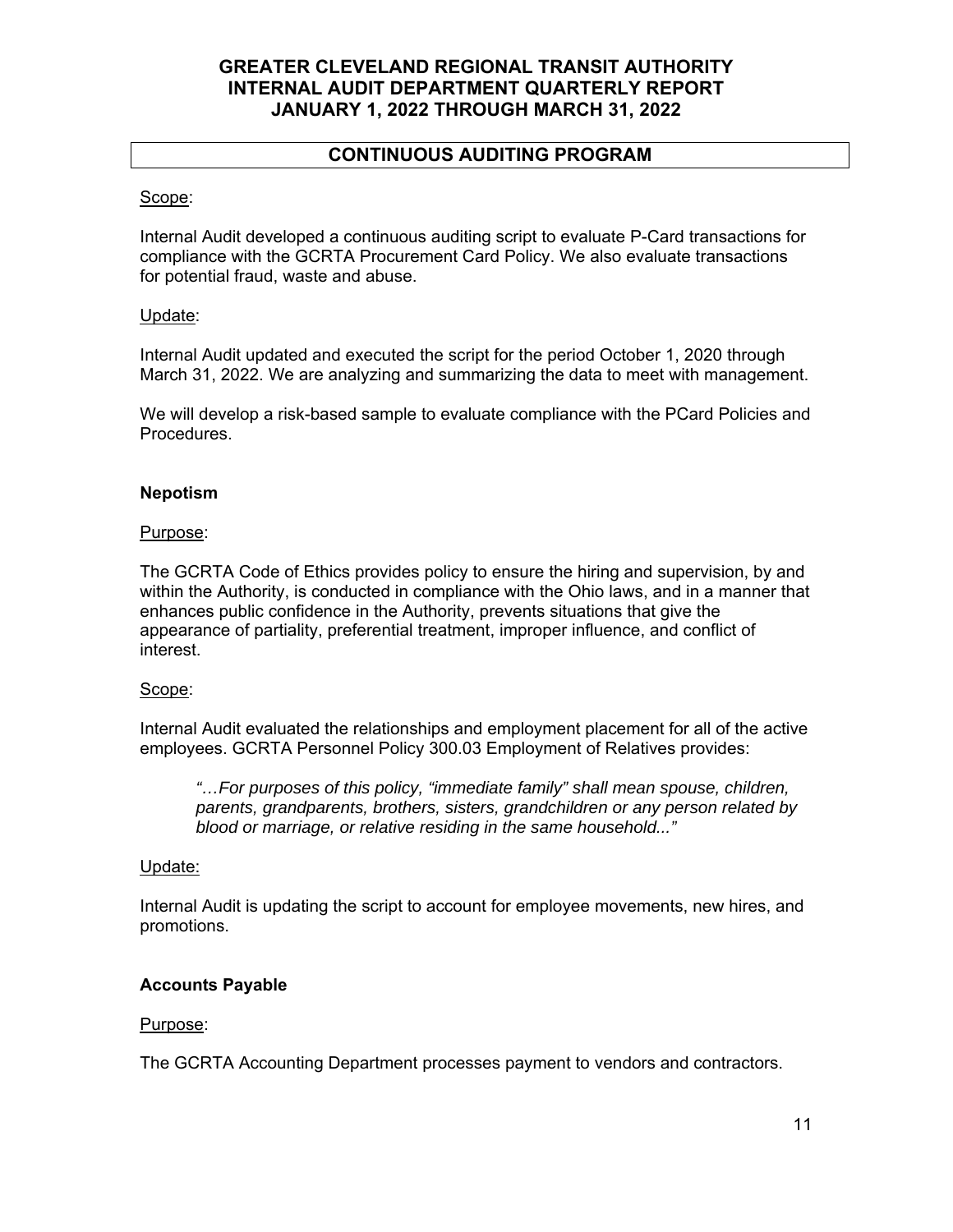# **CONTINUOUS AUDITING PROGRAM**

# Scope:

Internal Audit is developing a continuous auditing script to evaluate payables and to search for fraud, waste, and abuse.

# Update:

We suspended the development of this audit script due to lack of audit resources. We will resume the work during the Third Quarter 2022.

# **Accounts Receivable**

# Purpose:

The GCRTA Accounting Department collects payments from sales agents, lease agreements, legal settlements, and others.

# Scope:

Internal Audit is developing a continuous auditing script to evaluate receivables and to search for fraud, waste, and abuse.

# Update:

We suspended the development of this audit script due to lack of audit resources. We will resume the work during the Third Quarter 2022.

# **Fuel Expense**

# Purpose

GCRTA management contracts with suppliers to deliver diesel fuel to storage tanks. The price of fuel fluctuates throughout the day.

# Scope:

Internal Audit is developing a continuous auditing script to evaluate price fluctuations, delivery dates, the quantity of fuel delivered, and amounts paid for fuel. We will evaluate contract compliance and search for fraud, waste, and abuse.

# Update:

We suspended the development of this audit script due to lack of audit resources. We will resume the work during the Third Quarter 2022.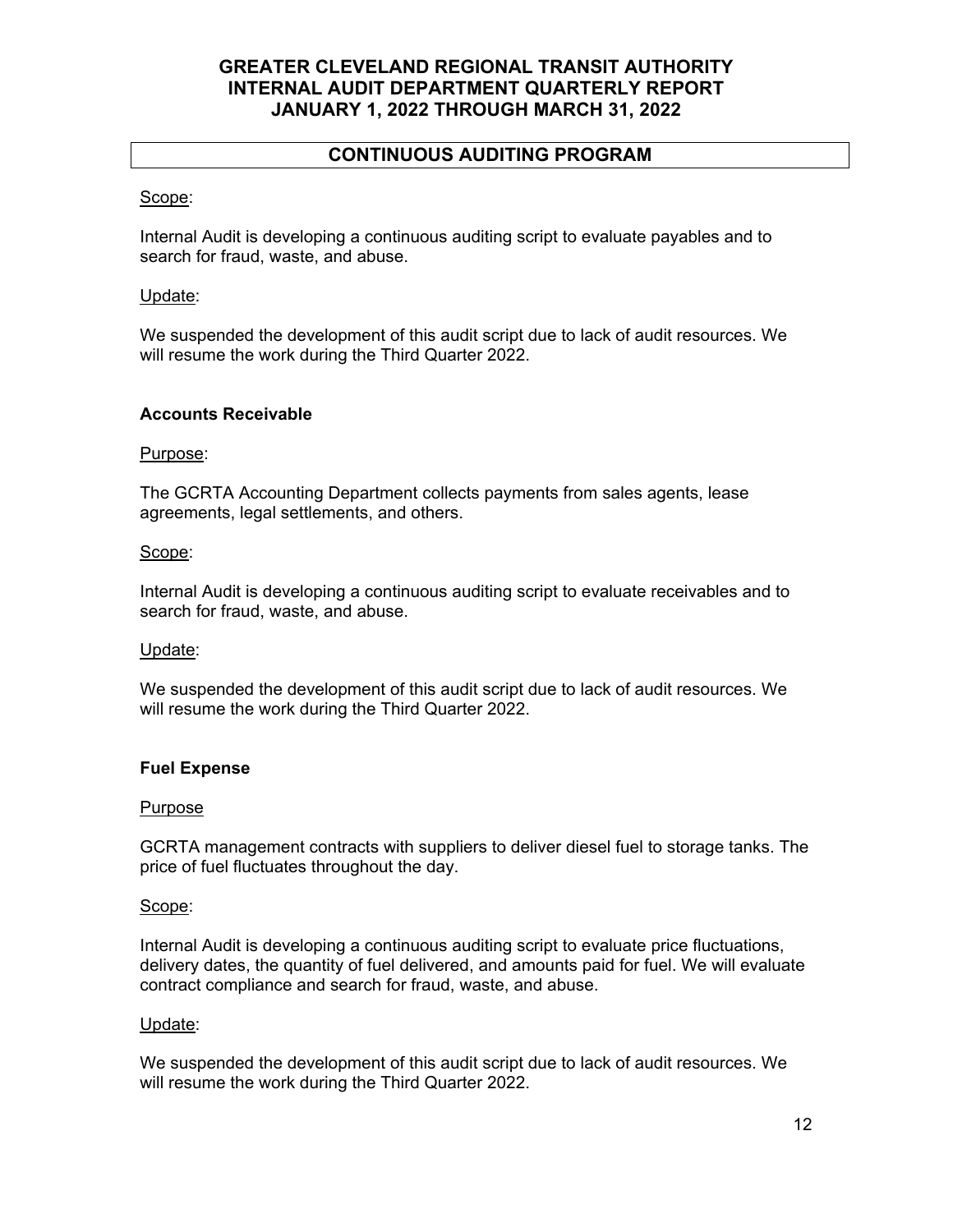# **CONTINUOUS AUDITING PROGRAM**

# **Paratransit Certification System Database**

#### Purpose

GCRTA management certifies eligible applicants who schedule and ride Paratransit services. Management utilizes a computerized system to store inactive and active customer information.

# Scope:

Internal Audit developed a continuous auditing script to evaluate both inactive and active customer information with the death records posted to the State of Ohio – Department of Health - Vital Statistics Database. We will provide management with data matches to update the Certification System database and search for fraud, waste, and abuse.

Internal Audit did not execute the script during the First Quarter 2022 due to staff vacancies. We will include the 2021 transaction activities during the Third Quarter 2022.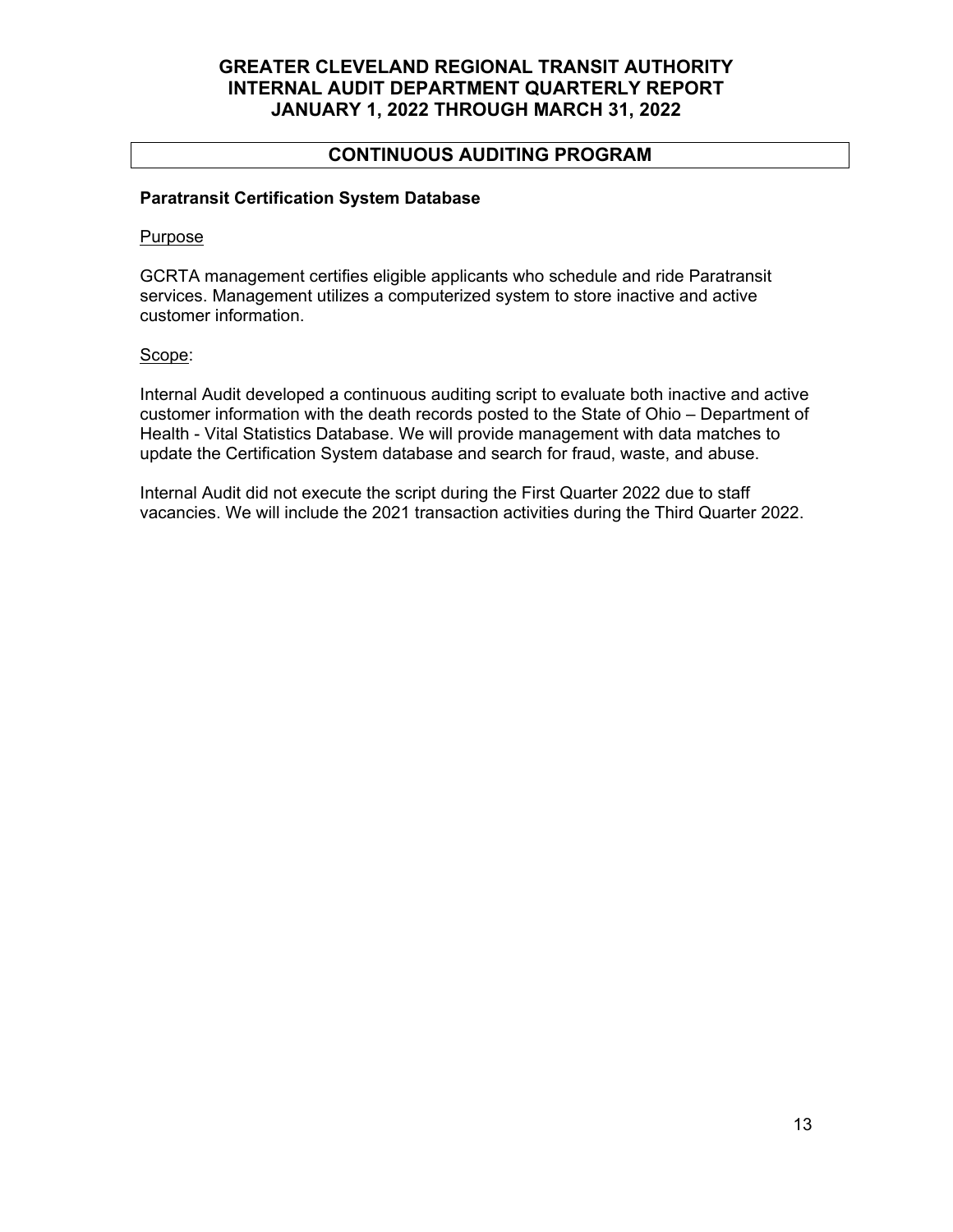# **PROJECTS IN PROGRESS**

# **Railcar Vehicle Replacement**

#### Purpose:

The GCRTA Board of Trustees authorized Contract No. 2019-115 with LTK Consulting Services, Inc. dba LTK Engineering Services for technical specification, program management and engineering services for Red Line HRV replacement.

# Scope:

Internal Audit will evaluate contract compliance and management controls.

# Update:

The Procurement Department canceled the first procurement due to lack of a responsive proposal. Management updated the specifications and issued a second Request for Proposal.

Internal Audit is completing a pre-award review. Management is evaluating management proposals. Internal Audit continues to attend project meetings to evaluate compliance with applicable federal and state procurement laws and regulations.

# **Consolidated Train Dispatch System**

# Purpose:

The GCRTA purchased the consolidated train dispatch system in 1994. The system received many enhancements, including reprogramming and software updates during its life cycle. Operations management uses the system to control and monitor the rapid transit signal system from a single facility, the Integrated Command Center. It is a combination of hardware and software, critical to the operations of the Authority's rail system.

# Scope:

Internal Audit reviewed the access controls, data processing, and output controls. We evaluated the support agreement, condition of the back-end computer hardware, and other system components. We interviewed operations and maintenance employees.

# Update:

This audit is completed and Internal Audit met with management to share results. We are waiting on management responses to include in the report. We will release this report during the Second Quarter 2022.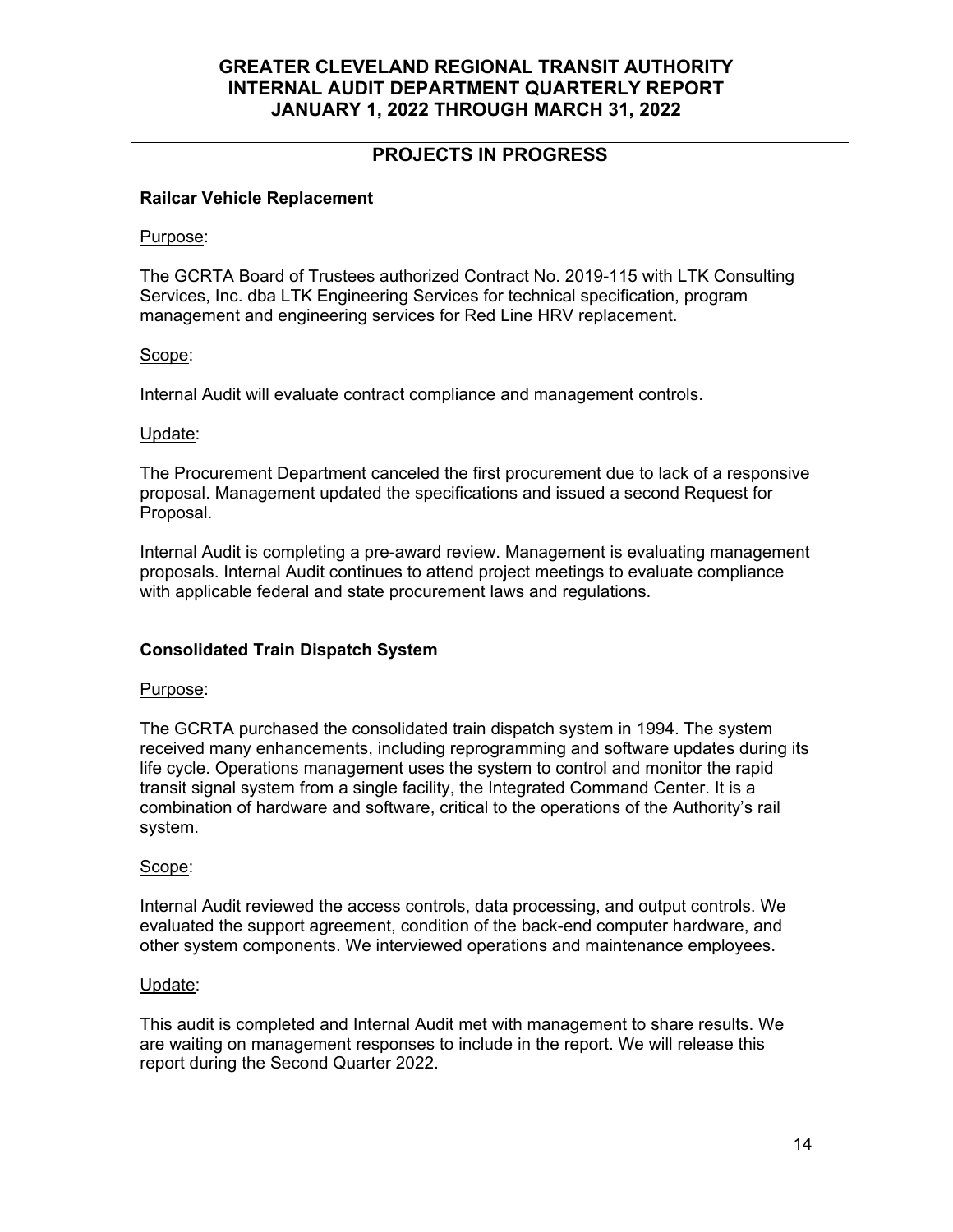# **PROJECTS IN PROGRESS**

Management issued a Request for Proposal, where proposals are due in May 2022. Internal Audit will monitor the project as a non-voting member of the GCRTA procurement evaluation team. Management plans to include the Internal Audit findings in the procurement of the replacement system.

# **Facilities Access – (Keys)**

# Purpose:

The GCRTA Transit Police is responsible for building and facility access control. They maintain a system and inventory of keys.

# Scope:

Internal Audit summarized and evaluated the system and inventory controls in place for keys.

# Update:

This audit is completed and Internal Audit met with management to share results. We will are waiting on management responses to include in the report. We will release this report during the Second Quarter 2022.

# **Triskett Garage Compressed Natural Gas Plant Construction**

# Purpose:

The GCRTA Board of Trustees authorized Contract No. 2019-062 with Trillium Transportation Fuels, LLC, dba Trillium CNG to provide installation of the CNG fueling system at the Triskett bus garage

# Scope:

Internal Audit evaluated contract compliance and management controls.

# Update:

Fieldwork is complete for this audit. Management is waiting on the delivery, installation, and testing of gas monitoring sensors at the Triskett District facility to fully utilize the fueling system, maintain, and store the compressed natural gas buses. We will conclude our work and issue the report at the conclusion of these activities.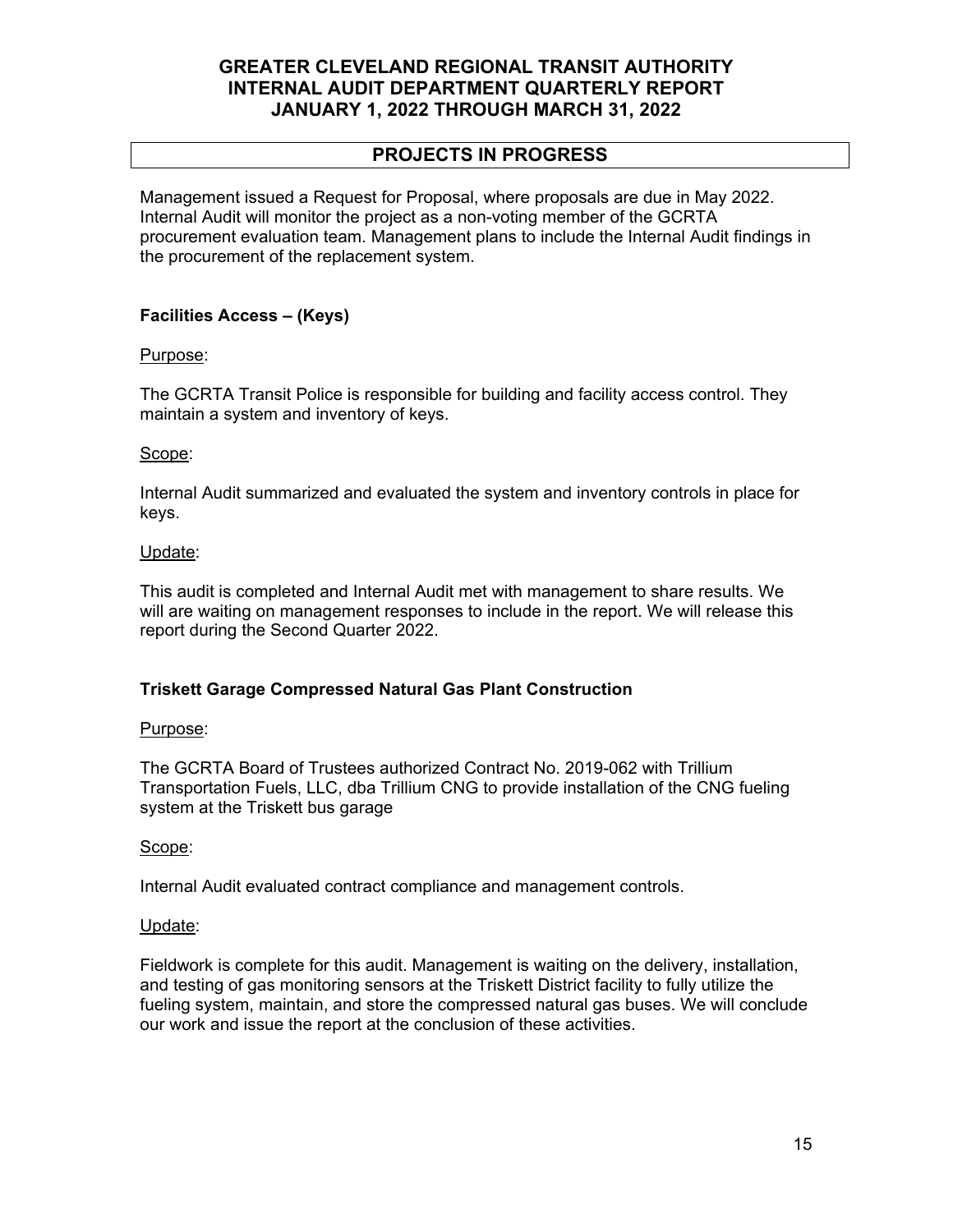# **PROJECTS IN PROGRESS**

# **Customer Service Center – Point of Sale System**

#### Purpose:

GCRTA management is implementing a new point of sale software system. The system will support sales transactions, inventory management, and provide management reports.

# Scope:

Internal Audit will evaluate system configuration, workflow, access controls, input controls, processing controls, and output controls. Management will implement this system at both the Tower City Center Customer Service Center and the Main Office Building Customer Service Center.

#### Update:

Management terminated the contract with the system provider for convenience. They will procure a replacement system to address internal audit concerns.

Internal Audit will continue to monitor and follow-up on this outstanding issue and management recommendation through our computerized audit management system.

# **Special Event – Revenue Collection**

# Purpose:

GCRTA management deploys additional equipment and procedures to collect fares during special events.

# Scope:

Internal Audit will document and test the controls in place to evaluate revenue collection, and trace the collections to the bank and accounting records.

#### Update:

Fieldwork is completed. We will schedule a meeting with to receive their feedback. We will release this report during the Second Quarter 2022.

# **Transit Police Body Cameras**

# Purpose:

Management will purchase and implement body cameras for Transit Police personnel.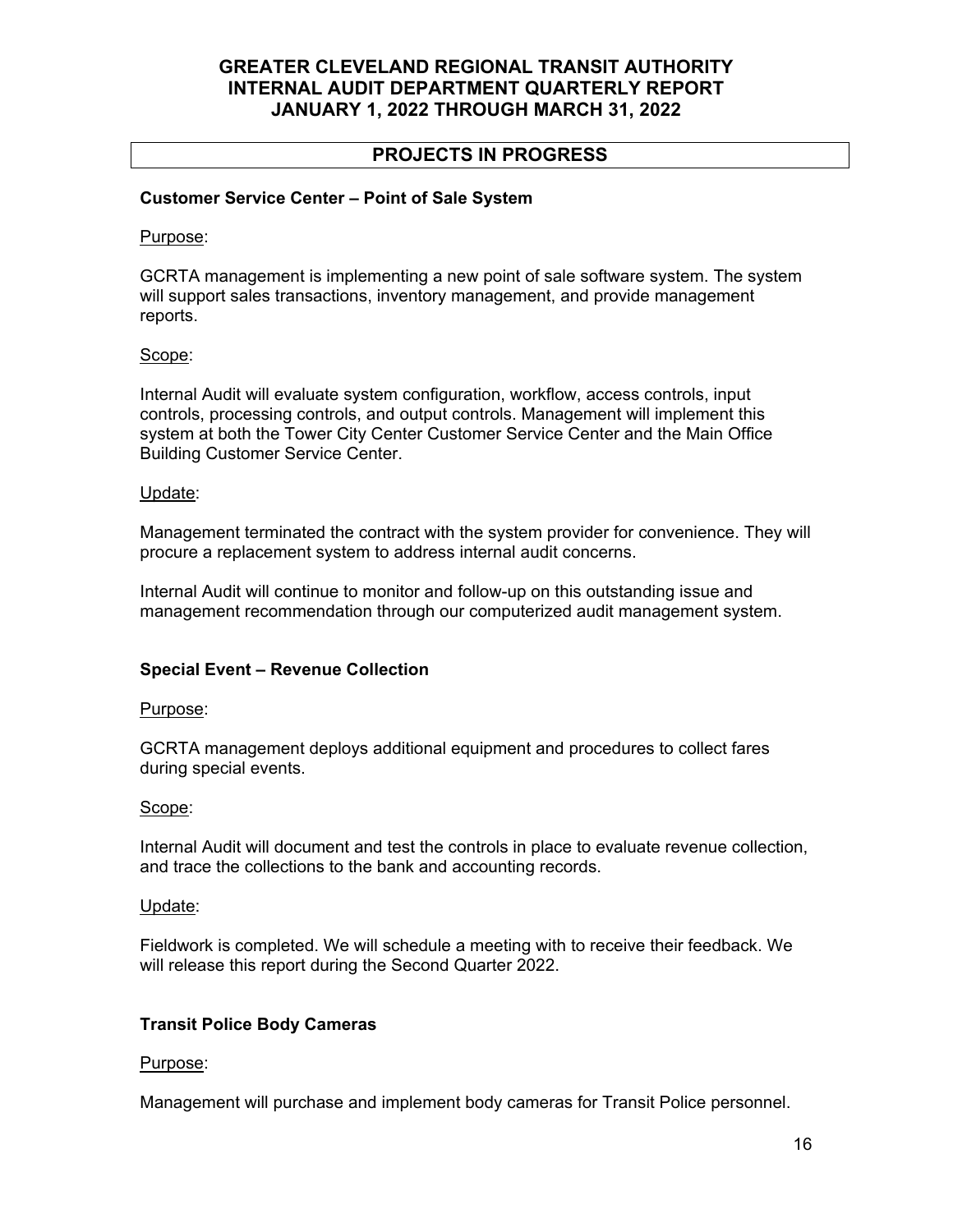# **PROJECTS IN PROGRESS**

# Scope:

Internal Audit will evaluate the system implementation for compliance with applicable contracts, Transit Police policies, records retention and storage plans and policies, and the chain of custody for transferring information.

# Update:

Internal Audit completed an inventory of body worn cameras. We also reviewed the Transit Police procedures to conduct a pilot program for the cameras. The pilot program is continuing; Internal Audit is engaged to monitor compliance with management controls.

# **Fare Collection – (Brinks, Incorporated)**

# Purpose:

Management utilizes a third-party contractor to pick-up, count, and deposit fare collections.

# Scope:

Internal Audit will evaluate contract compliance and management controls.

# Update:

Internal Audit is waiting for the Brinks, Incorporated release of their independent auditor's SSAE 16 SOC 1 Report and bridge letter. The SSAE 16 is the Statements on Standards for Attestation Engagements No. 16. It provides a set of standards and guidance for attestation reporting on organizational controls and processes at service organizations. We will use this report to evaluate both GCRTA and Brink's operations. We expect to receive the report in May 2022.

# **GCRTA – Cleveland State University Student Universal Access Fare Program (U-Pass Program)**

(Board Resolution 2004-001)

# Purpose:

The GCRTA entered into an agreement to provide prepaid and universal access to public transportation services. Each full time student pays a flat fee per semester and is able to ride GCRTA services on an unlimited basis during the semester.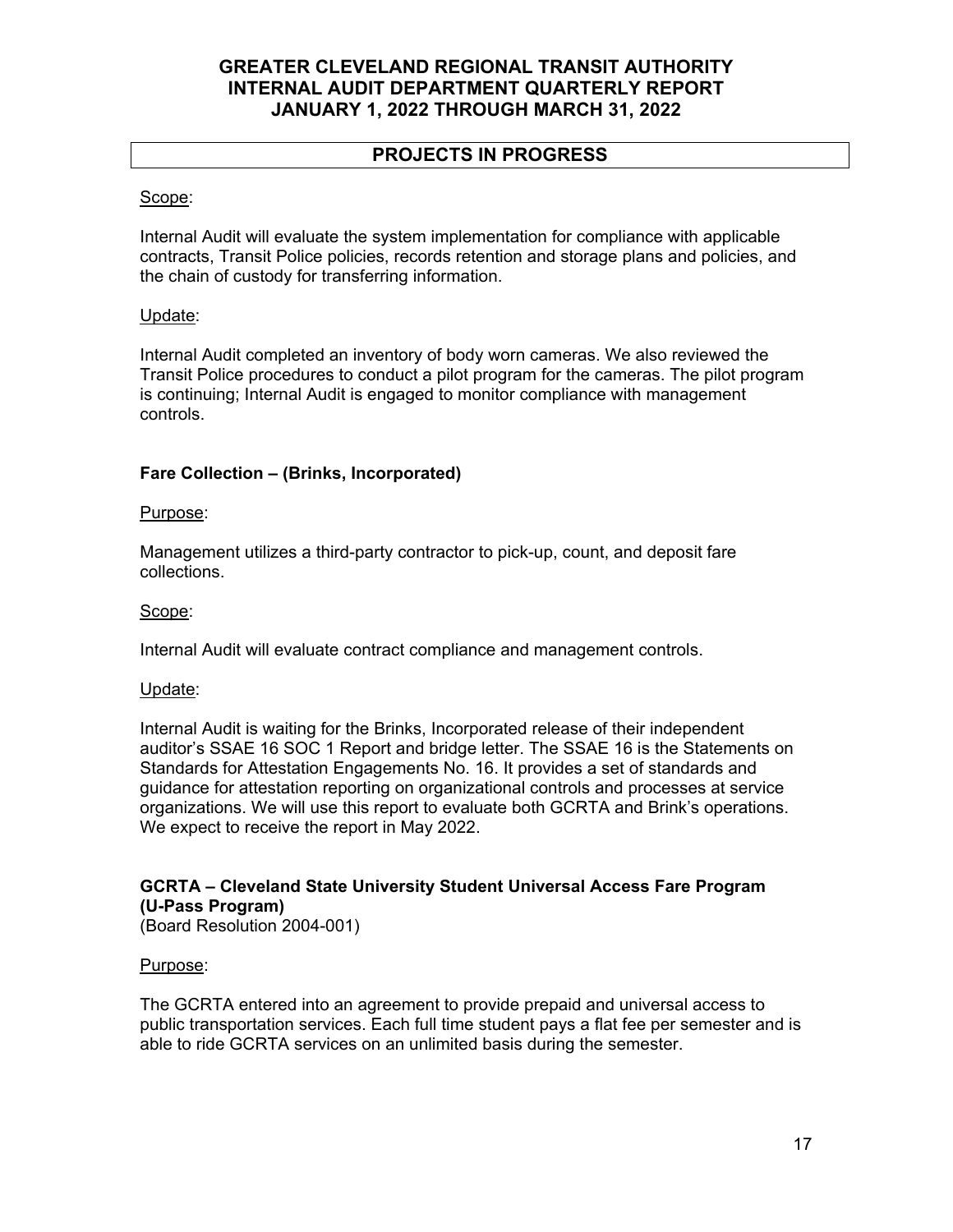# **PROJECTS IN PROGRESS**

# Scope:

Internal Audit will evaluate compliance with the agreement.

# Update:

Management completed the negotiation of terms and conditions with CSU. Internal Audit will apply these terms and conditions to complete the audit. We suspended this audit due to lack of audit resources. We plan to resume this audit during the Second Quarter 2022.

# **Paratransit Supplemental Services**

# Purpose:

The GCRTA Board of Trustees authorized three contracts to provide Paratransit Services for a three-year period, beginning June 1, 2019.

- Contract No. 2018-097C with Senior Transportation Connection
- Contract No. 2018-097B with GC Logistics of Mississippi, LLC
- Contract No. 2018-097A with Future Age, Inc. DBA Provide A Ride

# Scope:

Internal Audit will evaluate contract compliance and management controls.

# Update:

Internal Audit suspended the audit due to lack of audit resources. We plan to resume the audit during the Second Quarter 2022.

# **Fiber Optic Line Replacement - Red Line Construction**

# Purpose:

The GCRTA Board of Trustees authorized Contract No. 2017-122 with Clifton, Weiss & Associates, Inc. for Project 59 - Fiber Optic Communications System Improvements and

Contract No. 2019-146 with Lake Erie Technologies, Inc. for Project 59 - Fiber Optic Communications System Improvements.

# Scope:

Internal Audit will evaluate contract compliance and management controls.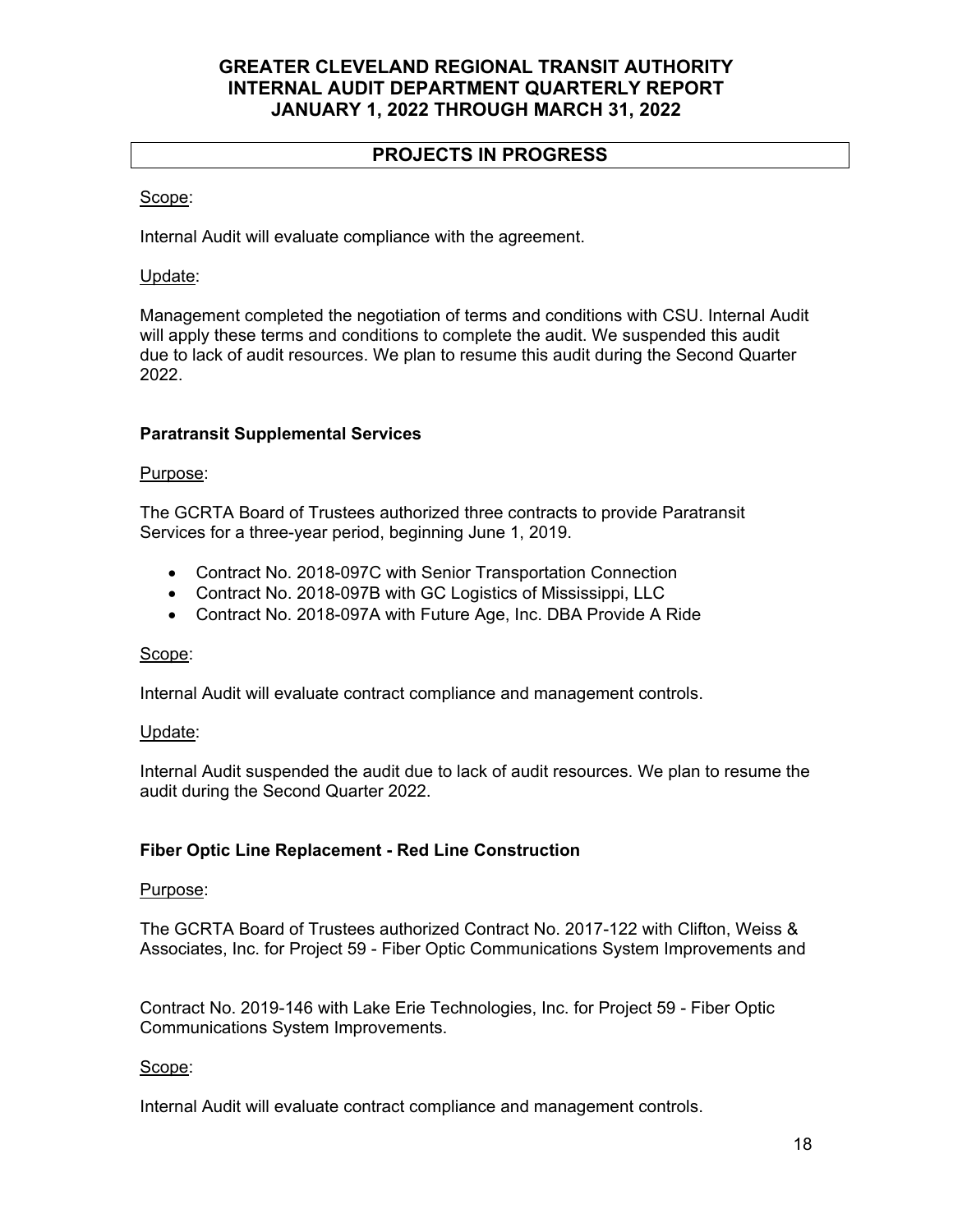# **PROJECTS IN PROGRESS**

# Update:

We noted this construction project experienced delays with long lead-time for supplies and some conflicts between supporting design firms.

# **Tower City Track Replacement**

# Purpose:

The GCRTA Board of Trustees authorized Contract No. 2019-001 with Railworks Track Services, Inc., for Project 52M - Rehabilitation of Tracks 10 and 13 at Tower City Station

# Scope:

Internal Audit will evaluate contract compliance and management controls.

# **Fare Media Inventory**

# Purpose:

GCRTA management warehouses fare media (tickets) in secured locations. A computerized order entry system is used to account for inventory, point of sale and customer orders, invoices, and delivery locations.

# Scope:

Internal Audit conducts audits to evaluate the existence, completeness and value of the inventory.

# **Vehicle Purchase – (10) Paratransit Replacement Vehicles – (Myers Equipment)**

# Purpose:

The Board of Trustees authorized Contract No. 2021-064 with Myers Equipment Corp. for the purchase of up to 10 Eldorado National Aerotech paratransit coaches. The Federal Transit Administration obligates federal funds to the GCRTA for purchasing buses to carry passengers in mass transit service. Recipients of these funds must comply with several federal regulations, one of which is the Pre-Award and Post-Delivery Rule.

# Scope:

Audit Staff will complete the applicable Buy America Review, required by Federal Transit Administration.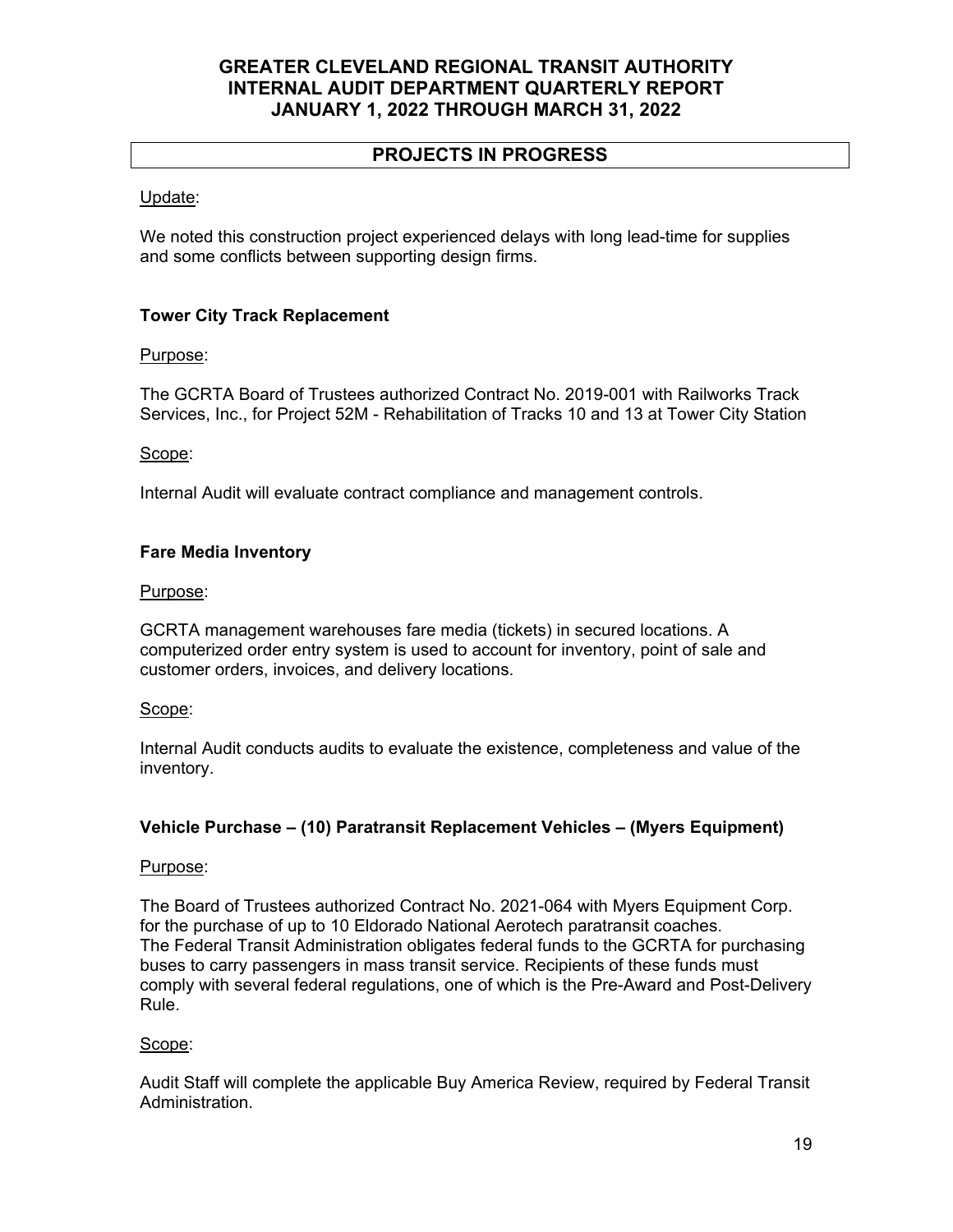# **PROJECTS IN PROGRESS**

# Update:

The manufacturer is waiting on supply chain vendors to manufacturer the vehicles. An estimated production date is not available as of this report.

# **Viaduct Rehabilitation**

# Purpose:

The Board of Trustees authorized Contract No. 2021-044 with BECDIR Construction Co. for Project 27Y - Rehabilitation of the Cuyahoga Viaduct.

# Scope:

Internal Audit will evaluate compliance with contract terms and conditions.

# **2021 Consolidated Appropriations Act (American Rescue Plan)**

# Purpose:

The American Rescue Plan Act of 2021 (ARP), which President Biden signed on March 11, 2021, includes \$30.5 billion in federal funding to support the nation's public transportation systems as they continue to respond to the COVID-19 pandemic and support the President's call to vaccinate the U.S. population.

The GCRTA estimates it will receive approximately \$136 million dollars.

# Scope:

Management continues to draw down available funds for operating expenses. Internal Audit developed an audit to evaluate compliance with the ARP Act.

# **Tower City Common Area Maintenance Agreement**

# Purpose:

The GCRTA entered into a 1994 agreement with then Tower City Properties, Inc. The agreement includes governing language for easements, property, and the reimbursement of costs. It also includes pass-through expenses to the GCRTA for utilities, security, cleaning, and building maintenance.

# Scope:

Internal Audit develop an agreement abstract to identify these pass-through expenses. We will conduct an audit of supporting information for these costs and payments.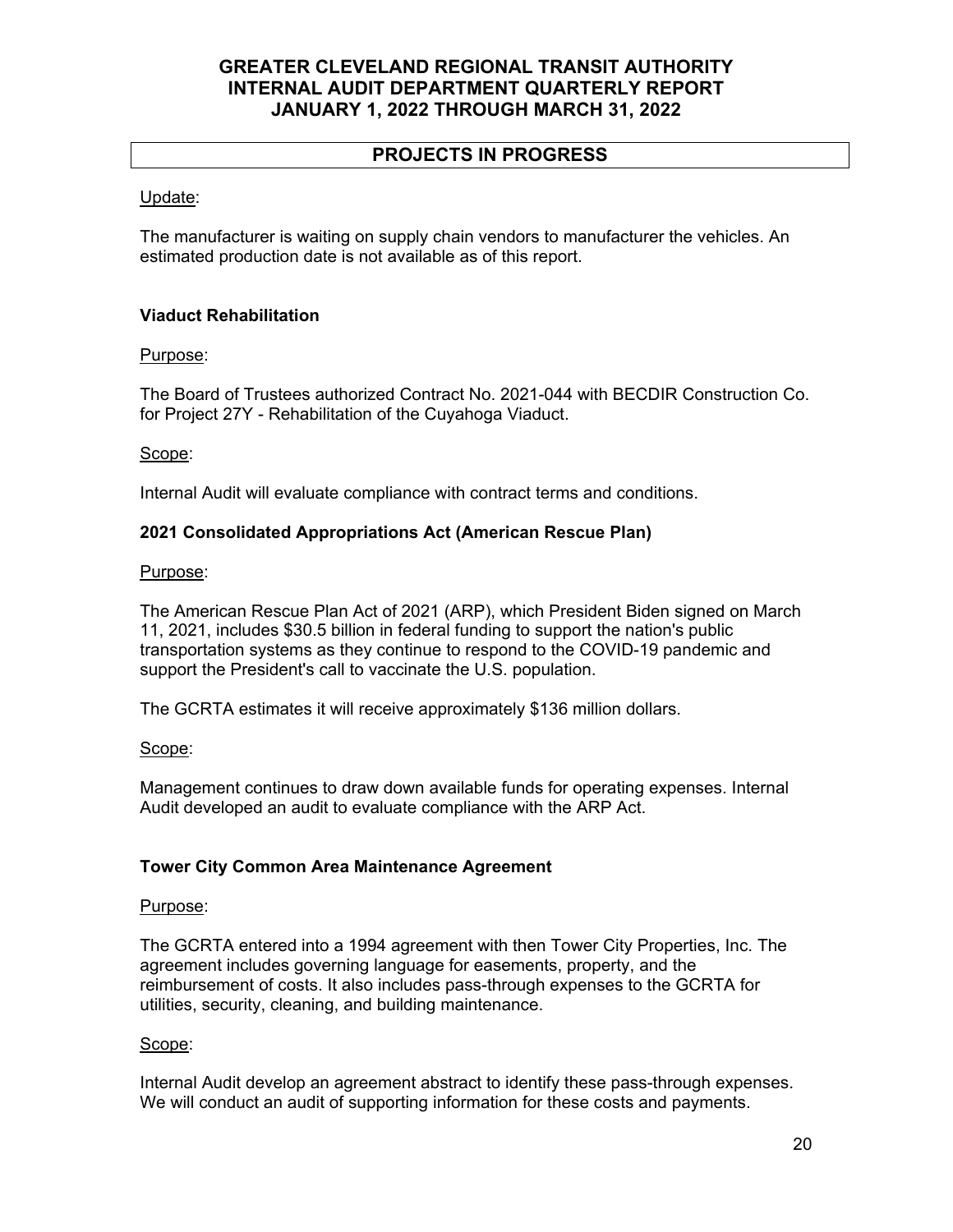# **PROJECTS IN PROGRESS**

# **Locomotive Purchase**

# Purpose:

The Board of Trustees authorized Contract No. 2021-089 with Geismar North America, Inc., for the purchase of a locomotive work car in an amount not to exceed \$3,291,204.80.

Management will use the locomotive to support rail operations and maintenance. GCRTA will use federal funds for this purchase.

The procurement of this locomotive is subject to a Federal Transit Administration Pre-Award Review, prior to the contract Notice to Proceed and a Post-Delivery Review prior to accepting title and placing the vehicle into support service.

#### Scope:

Internal Audit will conduct the FTA Pre-Award and Post-Delivery Reviews. We will also conduct a contract compliance audit.

# **Heavy Rail – Motor Overhaul (Swiger Coil Systems)**

# Purpose:

The Board of Trustees authorized Contract No. 2021-181 with Swiger Coil Systems, a Wabtec Co., to provide heavy rail traction motor overhaul services for a total contract amount not to exceed \$2,210,344.00 for a two-year period.

# Scope:

Internal Audit will conduct a contract compliance audit.

# **Advertising Services (Brokaw, Inc.)**

#### Purpose:

The Board of Trustees authorized Contract No. 2021-098 with Brokaw, Inc. to provide advertising services for a period of one year in an amount not to exceed \$850,000.00, with two, one-year options in an amount not to exceed \$850,000.00 for each option year,

#### Scope:

Internal Audit will conduct a contract compliance audit.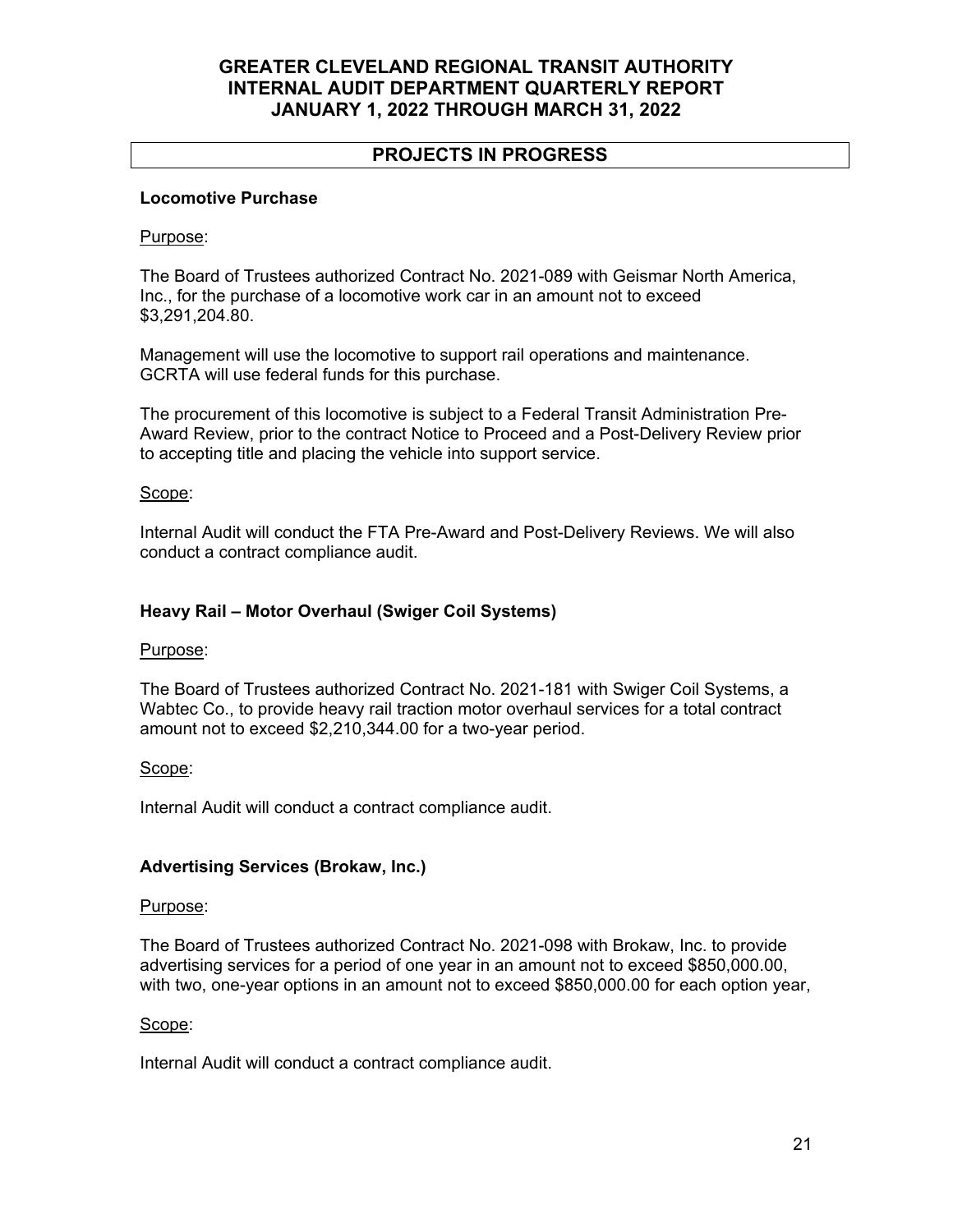# **PROJECTS IN PROGRESS**

# **Revenue Generating Ads Services (Lamar Transit, LLC)**

#### Purpose:

The Board of Trustees authorized Contract No. 2017-079 with Lamar Transit, LLC to provide shelter advertising sales services for a period of three years, with two, one-year options, revenue generating.

# Scope:

Internal Audit will conduct a contract compliance audit.

# **Cash Collection Sites**

#### Purpose:

The GCRTA has several cash collection sites at various locations.

#### Scope:

Internal Audit will review the cash collection processes, document internal controls, and develop a test of controls. We will trace cash collected to the bank deposits and accounting records.

# **Cycle Counting - Inventory Parts**

# Purpose:

The GCRTA purchases and maintains parts to fix vehicles, equipment, infrastructure, and electronic components. We are coordinating efforts with the State of Ohio – Office of the Auditor during their 2021 audit of the GCRTA financial statements.

# Scope:

We will document and test the management controls in place to account for the parts inventory. We will trace the financial data to the accounting records.

# **Collective Bargaining Agreement - Contract Implementation (ATU 268)**

# Purpose:

The Board of Trustees approved a new three-year collective bargaining agreement covering conditions of employment with Local 268 of the Amalgamated Transit Union for the period August 1, 2021 through July 31, 2024.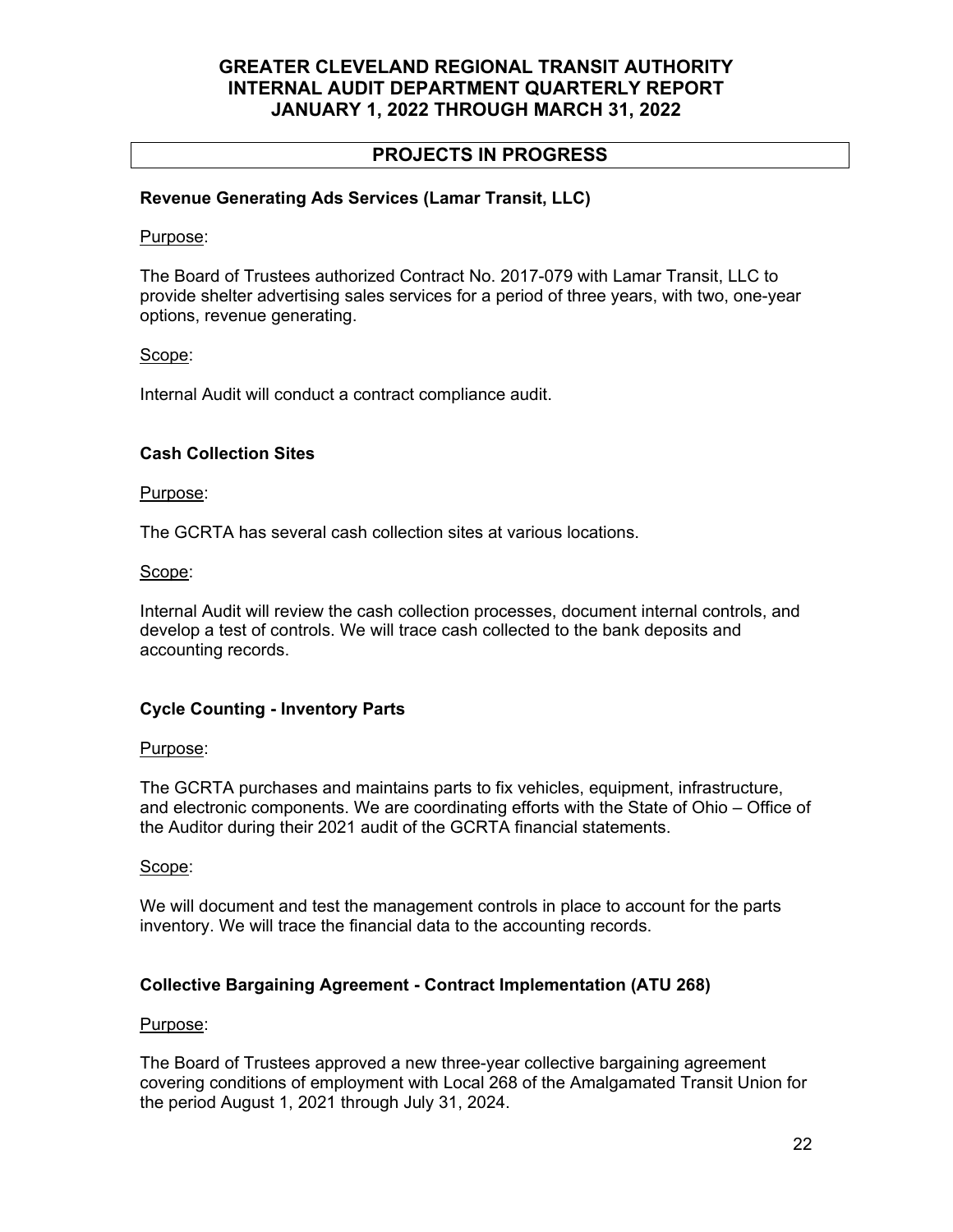# **PROJECTS IN PROGRESS**

# Scope:

Internal Audit will review the implementation of terms and conditions for compliance with the agreement.

# **Mobile Ticketing Application**

# Purpose:

The Board of Trustees authorized Contract No. 2022-018 with Masabi LLC to provide the EZfare Mobile Ticketing Solution for an amount not to exceed \$2,700,000.00. Scope:

Internal Audit will coordinate efforts with GCRTA project management to evaluate the implementation of the fare collection application.

# **Change and Patch Management Controls**

#### Purpose:

The purpose of this audit is to evaluate Information Technology Governance, software and application security, and software and application functionality.

Security: Patch management fixes vulnerabilities on our software and applications that are susceptible to cyber attacks, helping the GCRTA reduce its security risk.

System Uptime: Patch management ensures our software and applications are kept up to date and run smoothly, supporting system uptime.

# Scope:

Internal Audit will review and evaluate IT Governance controls in place. We will also perform tests of change and patch management controls.

#### **Internal Assessment**

# Purpose:

Per Chapter 262 of the Codified Rules and Regulations of the GCRTA, the Internal Audit Department will maintain a quality assurance and improvement program that covers all aspects of the Internal Audit Department.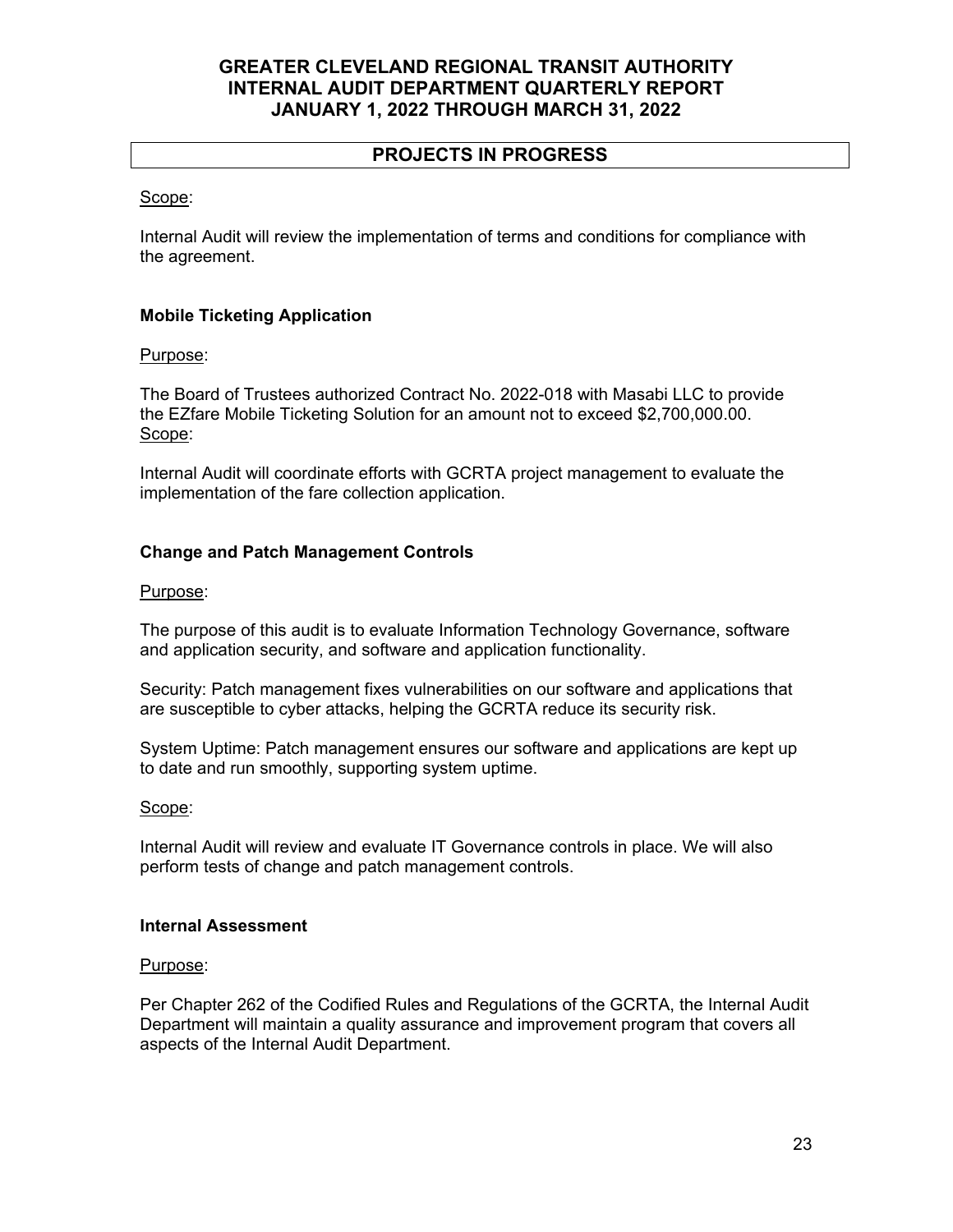# **PROJECTS IN PROGRESS**

# Scope:

Internal Audit will complete an internal assessment to evaluate conformance with Institute of Internal Auditors Standards and Code of Ethics.

# **Employee Separation Process**

# Purpose:

Define current employee separation process, evaluate process controls, and identify process improvement areas.

# Scope:

Evaluate the following processes:

- Employee Release Form Asset Tracking
- Information Technology access termination
- Final payout/arrears calculation
- Pre-termination hearings
- Timeliness of processing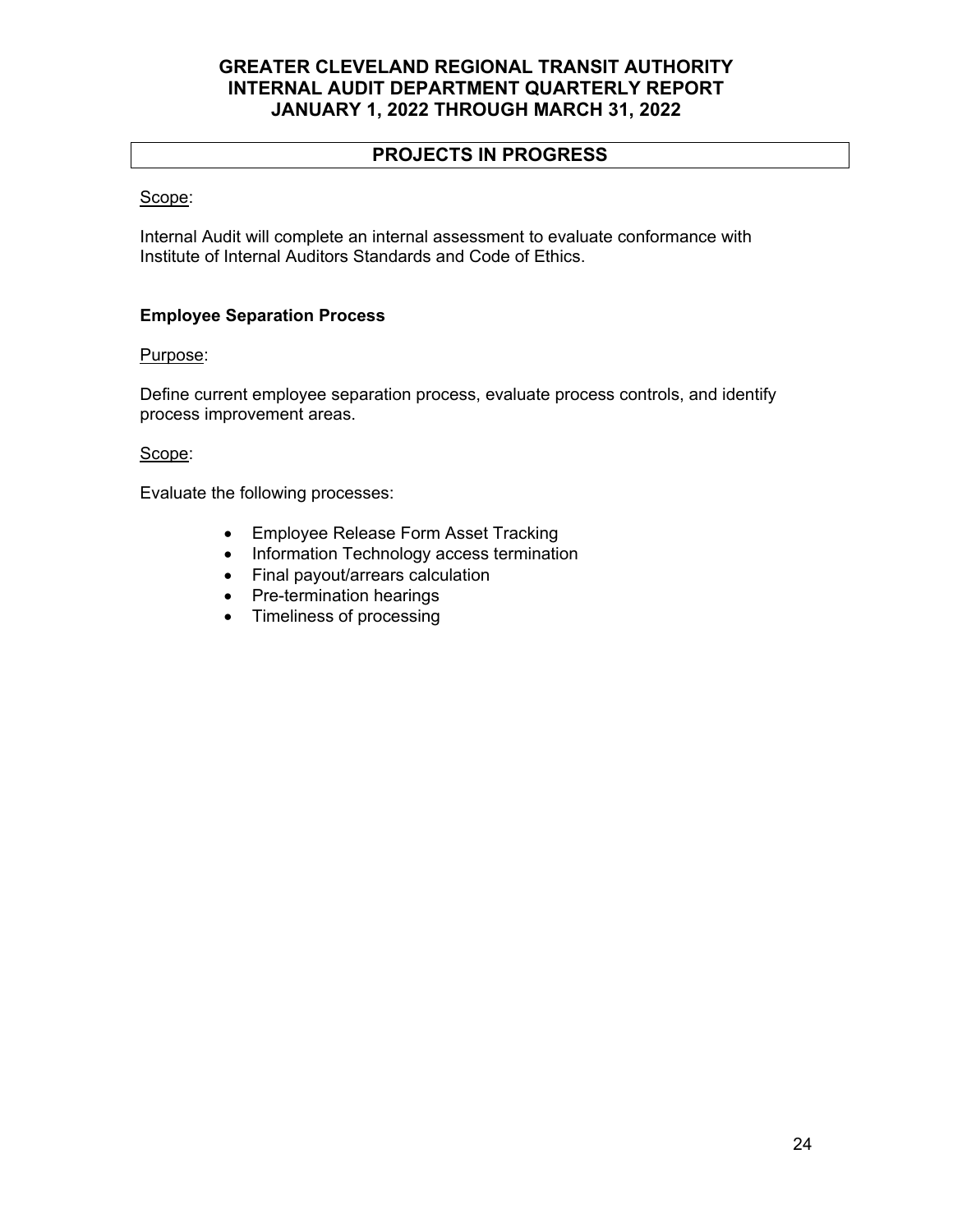# **SPECIAL REQUEST AND EMERGING ISSUES**

# **Employee's Time & Attendance Records**

#### Purpose:

The Human Resources Senior Director of Labor and Employee Relations requested an audit of an employee's time card records and data entries.

# Scope:

Internal Audit reviewed the employee's time card and data entries for compliance with GCRTA Personnel Policies.

#### Results:

We issued a recommendation to recover the overpayment of compensation to an employee. The recommendation also include an adjustment to the employee's compensated leave balances. Management agreed with the recommendation and implemented corrective actions.

Internal Audit will monitor and verify the implementation of corrective actions through our computerized audit management system.

# **Main Office Building Garage Repairs**

#### Purpose:

The Deputy General Manager of Legal Affairs/General Counsel requested an investigation of the project management and repairs to the Main Office Building garage.

# Scope:

Internal Audit conducted interviews, walkthroughs, and evaluated compliance with the existing agreement.

#### Results:

GCRTA Engineering and Project Management re-assessed the damaged areas. A contractor was engaged to complete temporary repairs. They will evaluate the need for a long-term repair program.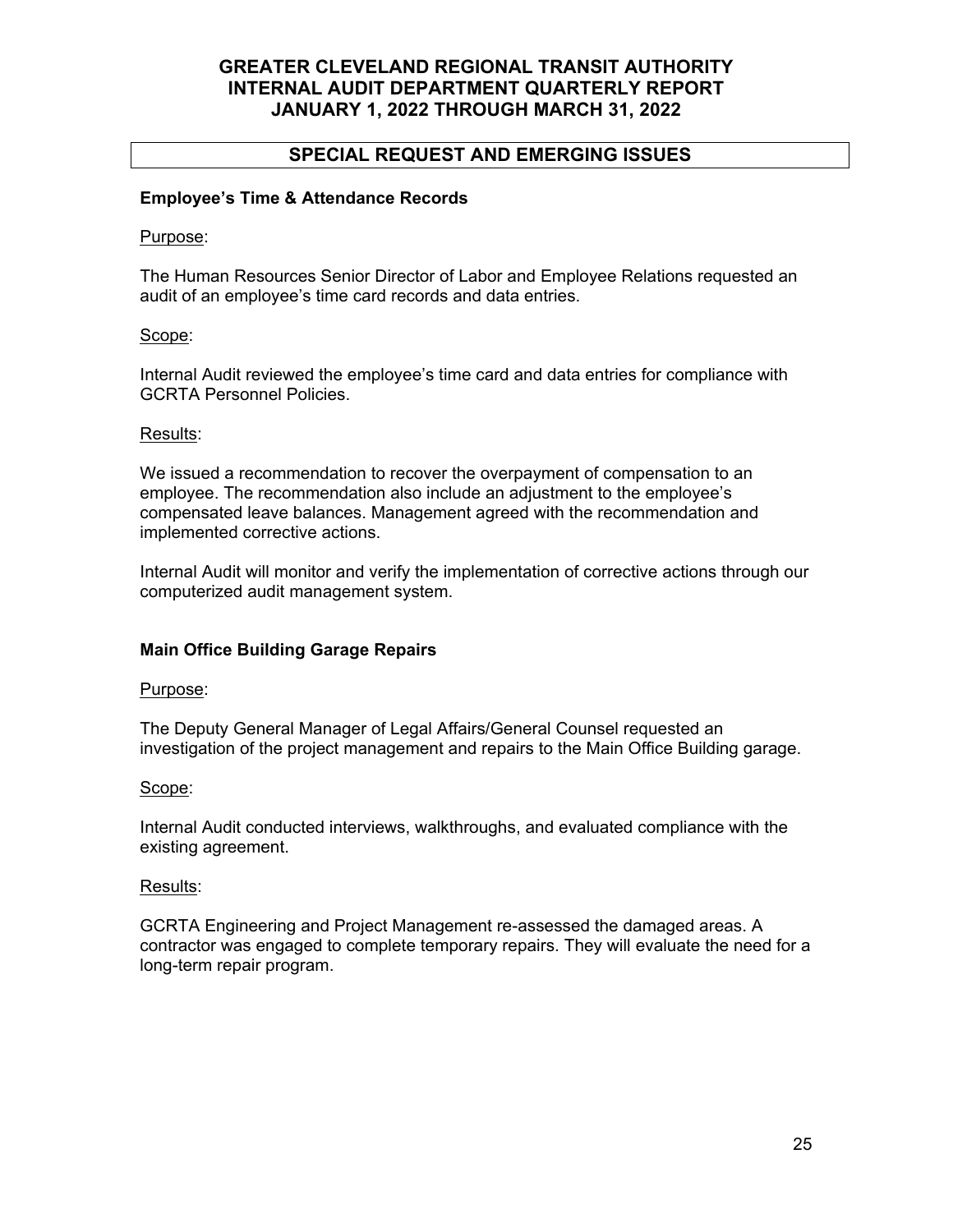# **SPECIAL REQUEST AND EMERGING ISSUES**

# **Purchasing Card – Computer Purchases**

#### Purpose:

Internal Audit received multiple tips through the fraud hotline and email, concerning the misuse of a Purchasing Card to procure a computer and accessories.

#### Scope:

Internal Audit reviewed all of the PCard transactions for the cardholder. We also reviewed the computer purchases for compliance with GCRTA Policy and Procedures. We also reviewed the computer purchase for compliance with the established inventory practices for GCRTA information technology assets.

#### Results:

GCRTA management recovered all of the computers and accessories. The employee resigned from service. Management is enhancing controls to mitigate the risks.

# **Third-Party - Telecommunication and Data Services**

#### Purpose:

The Director of Procurement requested an audit to evaluate the third-party telecommunication and data services invoices.

#### Scope:

The GCRTA has several purchase order with one company for telecommunication and date services. Internal Audit evaluated invoices, late invoice payments, and penalty fees.

#### Update:

Fieldwork is completed and a draft report is available. We scheduled a meeting with management to discuss the report and receive their responses. We will release this report during the Second Quarter 2022.

# **IT Director Hiring Process**

# Purpose:

Internal Audit received multiple tips through the fraud hotline and email, concerning the hiring process for the Information Technology Director position.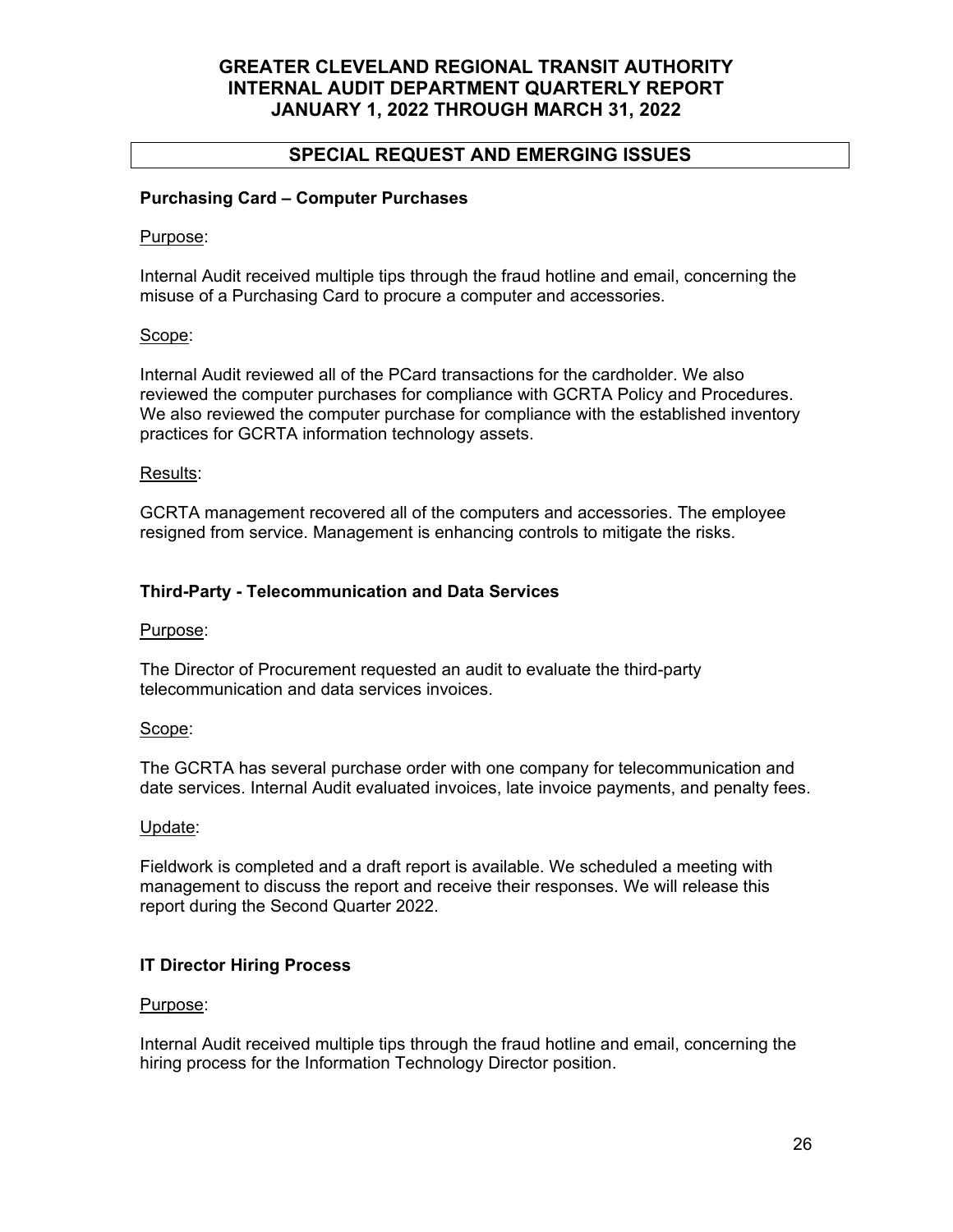# **SPECIAL REQUEST AND EMERGING ISSUES**

#### Scope:

Internal Audit is reviewing the Human Resources process and position hiring files. We are also reviewing the background check and information from the individual's previous employer.

# Update:

The investigation is completed. We provided a draft report to management and we are waiting on their response. We will issue the report during the Second Quarter 2022.

# **ODOT Request – Operator Complaint**

# Purpose:

The Ohio Department of Transportation requested a special investigation into a complaint filed by a GCRTA employee to the Executive Director of ODOT.

The complaint alleges malfunctioning equipment and infrastructure, which resulted in unfair discipline.

# Scope:

Internal Audit will review the complaint, maintenance records, and personnel records. We will interview appropriate employees, including the complainant.

# **Employee Background Checks**

#### Purpose:

The General Manager/CEO and Deputy General Manager of Finance & Administration requested a review of the Human Resources background check during the hiring process.

# Scope:

Internal Audit will review and evaluate the background check process, completed by Human Resources and its third-party contractor.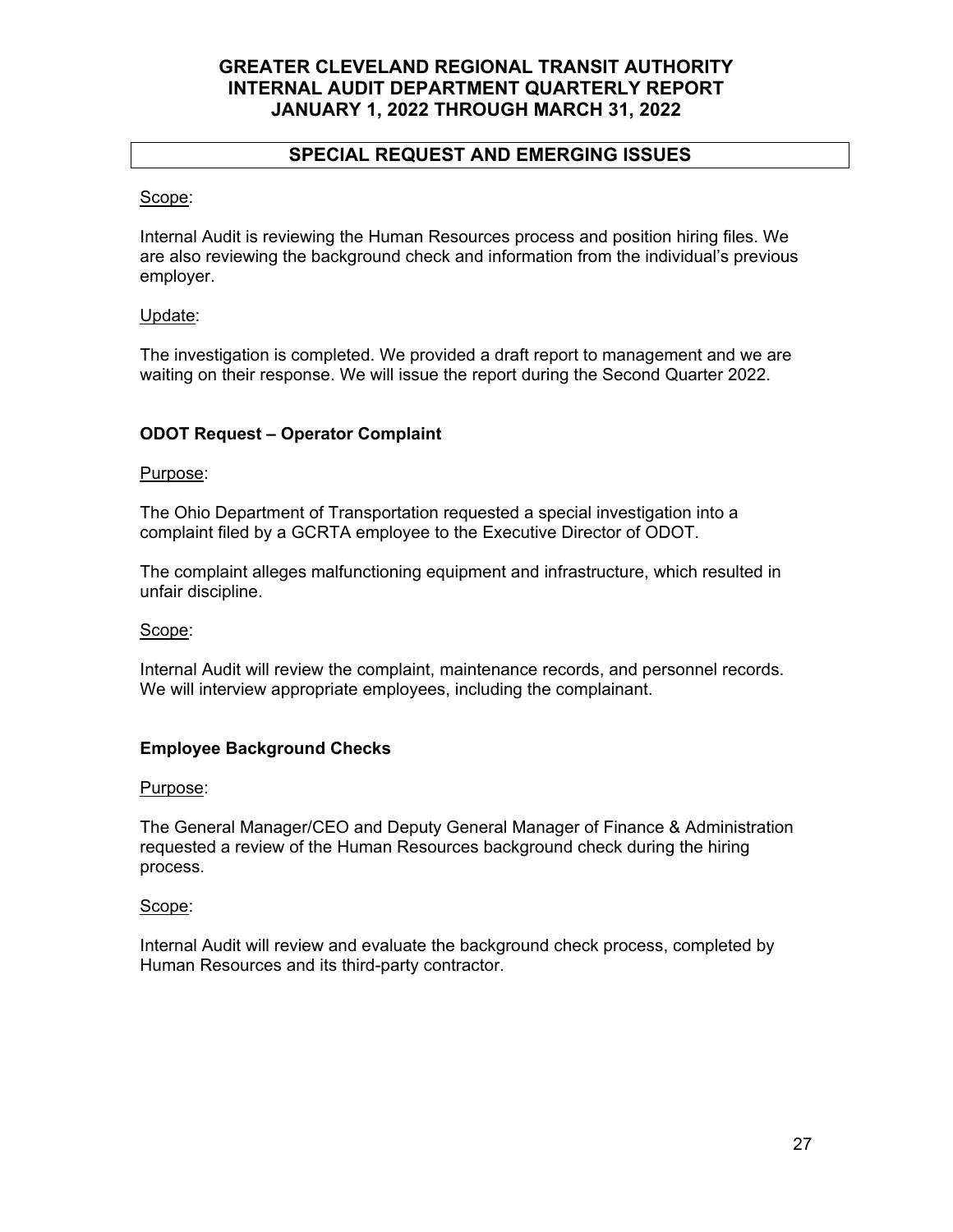# **SPECIAL REQUEST AND EMERGING ISSUES**

# **Employee Overtime**

#### Purpose:

Internal Audit received multiple tips through the fraud hotline and email, concerning the work assignments and overtime paid to a GCRTA employee.

#### Scope:

Internal Audit will review and evaluate the assignments, task maintenance records, time & attendance records, and compensated paid to the employee.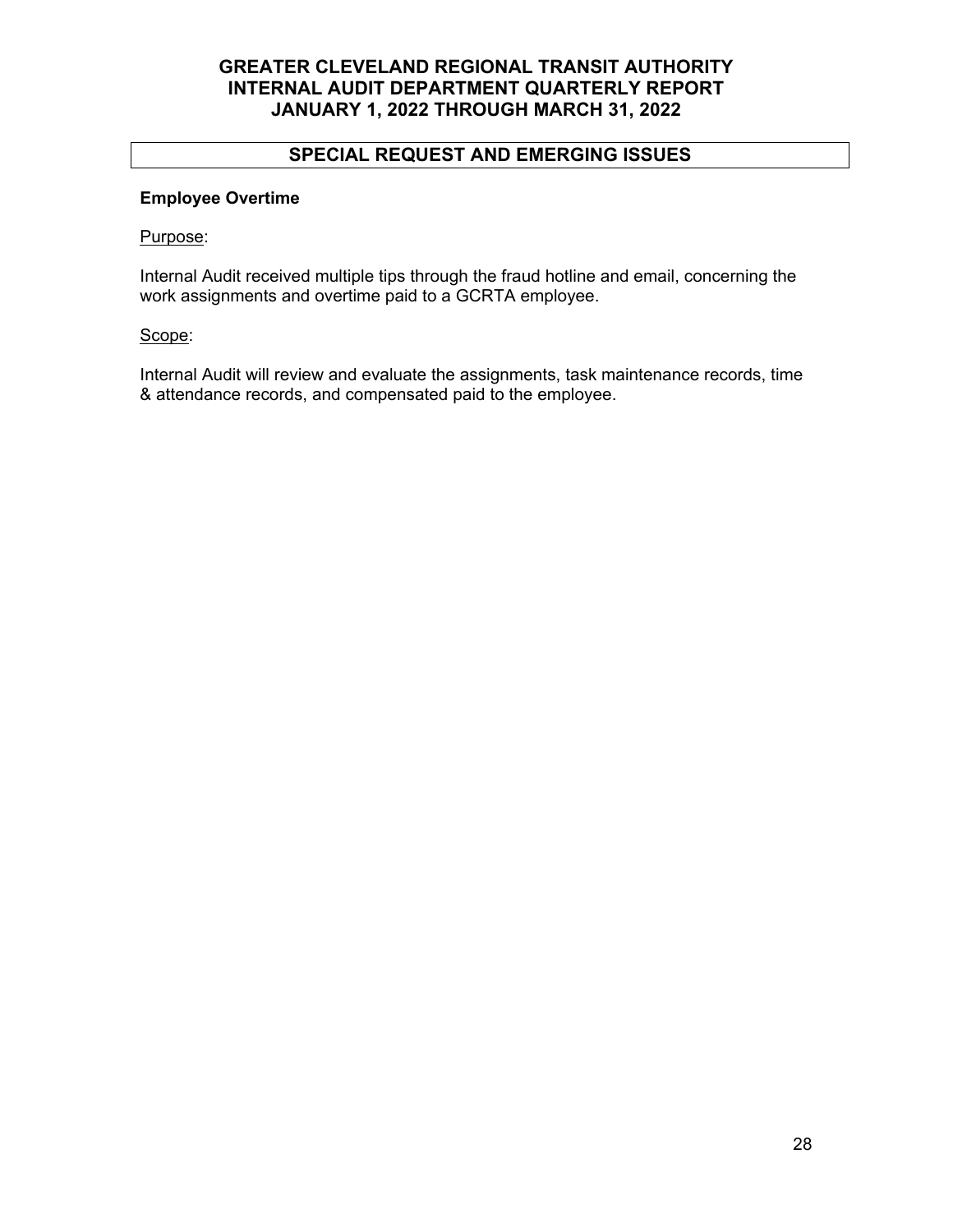# **EXTERNAL AUDIT COORDINATION**

The International Standards for the Professional Practice of Internal Audit provides:

- *2050 Coordination:* 
	- o *"The chief audit executive should share information and coordinate activities with other internal and external providers of assurance and consulting services to ensure proper coverage and minimize duplication of efforts.*

The following Federal and State Agencies performed audits and reviews of the Authority's policies and records during the First Quarter 2022:

State of Ohio – Office of the Auditor

- The State Auditor is completing fieldwork for the 2021 Single Audit. A draft review of results is scheduled for the Second Quarter 2022 with the Board of Trustees and management.
- State of Ohio Ohio Department of Transportation (ODOT)
	- Federal legislation requires each state to have and implement a State Safety and Security Oversight program for its rail transit systems. The ODOT Rail Transit Safety and Security Oversight Program fulfills this requirement.
	- ODOT selected a consultant, Vital Assurance Inc., to act as the Program Manager for Rail Safety and Security Audits.
	- Internal Audit will work with GCRTA Safety to perform the audits as required by ODOT.
	- The Consultant meets with GCRTA Management on a quarterly basis to review and follow-up on outstanding corrective action.
	- The Federal Transit Administration conducted a triennial review of State of Ohio's compliance with 49 U.S.C. 5329 (e) (9).
		- Management received the final report March 28, 2022. They are preparing responses and implementing appropriate corrective actions.

Internal Audit will coordinate final audit and review findings within our audit management system. We track recommendations and required corrective actions through implementation. Audit staff will review supporting evidence to closeout outstanding issues.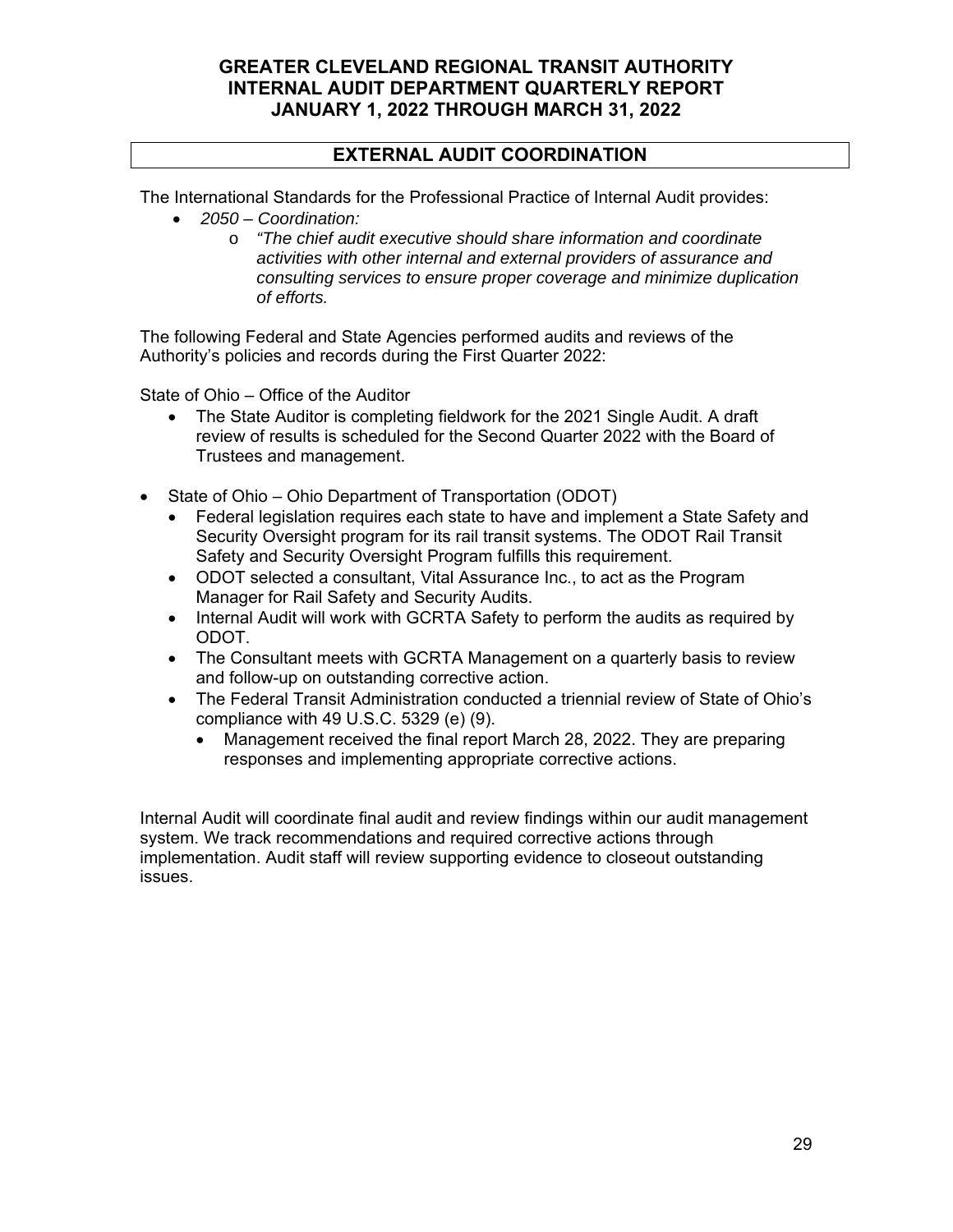# **STATUS OF OUTSTANDING FOLLOW-UP**

The International Standards for the Professional Practice of Internal Audit provides:

- 2500 Monitoring Progress
	- $\circ$  "The chief audit executive must establish and maintain a system to monitor the disposition of results communicated to management."
	- o "The chief audit executive must establish a follow-up process to monitor and ensure that management actions have been effectively implemented or that senior management has accepted the risk of not taking action."

All outstanding issues and recommendations from internal and external audits and reviews are tracked within the Internal Audit Management System (TeamMate) application module (TeamCentral).

Audit staff is directed to follow-up with management to evaluate actions are effectively implemented.

(See the following table from the audit management system).

#### **Recommendation Implementation Tracking**

| Recommendation                                                         | <b>State</b>       | Project<br>Code           | <b>Project Name</b>                                                       | <b>Issue</b>                                                              | <b>Issue Type</b>       | Priority           | <b>Estimated</b><br>Date   | <b>Revised</b><br>Date     | Actual<br>Date | Owner                   | Entity                                                   |
|------------------------------------------------------------------------|--------------------|---------------------------|---------------------------------------------------------------------------|---------------------------------------------------------------------------|-------------------------|--------------------|----------------------------|----------------------------|----------------|-------------------------|----------------------------------------------------------|
| Point of Sale System -<br><b>Cash Register</b>                         | Starte<br>d        | $2016 -$<br>$SP - 04$     | <b>Tower City</b><br>Customer<br>Service Center<br>Investigation          | Point of Sale System -<br>Cash Register                                   | Material<br>Weakness    | High<br>Priority   | 6/30/201<br>6              | 7/31/202<br>$\overline{c}$ |                | Walker-Minor.<br>Natova | Customer<br>Service<br>Center                            |
| <b>Time Card Correction</b>                                            | <b>Starte</b><br>d | $2020 - IA$<br>$-14$      | COVID-19 -<br><b>Families First</b><br>Coronavirus<br><b>Response Act</b> | <b>Employees Not Paid</b><br>for Paid Time Not<br><b>Worked Codes</b>     | Compliance              | Medium<br>Priority | 10/30/20<br>20             | 3/31/202<br>$\overline{2}$ |                |                         | Human<br>Resources                                       |
| <b>IT Disaster Recovery</b><br>Planning                                | Starte<br>d        | $2021 -$<br>$EX - 01$     | 2020 State of<br>Ohio Financial<br>Audit - Follow-up                      | <b>IT Disaster Recovery</b><br>Planning                                   | Management<br>Letter    | Medium<br>Priority | 11/30/20<br>21             | 5/31/202<br>2              |                | Lively.<br>Michael      | Innvoation &<br>Technology                               |
| <b>Destruction of Direct</b><br><b>Deposit Authorization</b><br>Forms  | <b>Starte</b><br>d | $2019 -$<br><b>FWA-04</b> | Payroll Fraud -<br><b>Direct Deposit</b>                                  | <b>Failure to Destroy</b><br>Sensitive Record                             | Reportable<br>Condition |                    | 3/31/202<br>2              | 6/30/202<br>2              |                | Smith, Karen            | Accounting                                               |
| <b>ERP Module Solution</b>                                             | Starte<br>d        | $2019 -$<br><b>FWA-04</b> | Payroll Fraud -<br><b>Direct Deposit</b>                                  | Fraudulent<br><b>Redirection of Direct</b><br>Deposit Fund                | Material<br>Weakness    |                    | 3/31/202<br>2              | 4/30/202<br>2              |                | Dwarakanath.<br>Latha   | Human<br>Resource<br>Information<br>System               |
| <b>Restricted Access.</b><br>Service Counter.<br>Records Storage       | Starte<br>d        | $2019 -$<br><b>FWA-04</b> | Payroll Fraud -<br><b>Direct Deposit</b>                                  | Payroll Area<br><b>Unsecured</b>                                          | Material<br>Weakness    |                    | 3/31/202<br>$\overline{2}$ | 6/30/202<br>2              |                | Smith, Karen            | Accounting                                               |
| IT Governance -<br>Purchase of Information<br><b>Technology Assets</b> | Starte<br>d        | $2021 -$<br><b>FWA-04</b> | CIO IT Asset<br>Purchases                                                 | IT Governance -<br>Purchase of<br>Information<br><b>Technology Assets</b> | Material<br>Weakness    | High<br>Priority   | 3/31/202<br>2              | 5/31/202<br>$\overline{2}$ |                | Lively.<br>Michael      | Innvoation &<br>Technology                               |
| Replace Hayden Bus<br>Wash Rack Brushes                                | <b>Starte</b><br>d | $2022 - IA$<br>$-07$      | 2022<br>Miscellaneous<br>Observations<br>and Findings                     | Replace Hayden Bus<br>Wash Rack Brushes                                   | Reportable<br>Condition | High<br>Priority   | 7/31/202<br>$\overline{2}$ |                            |                | Sperhac,<br>John        | Greater<br>Cleveland<br>Regional<br>Transit<br>Authority |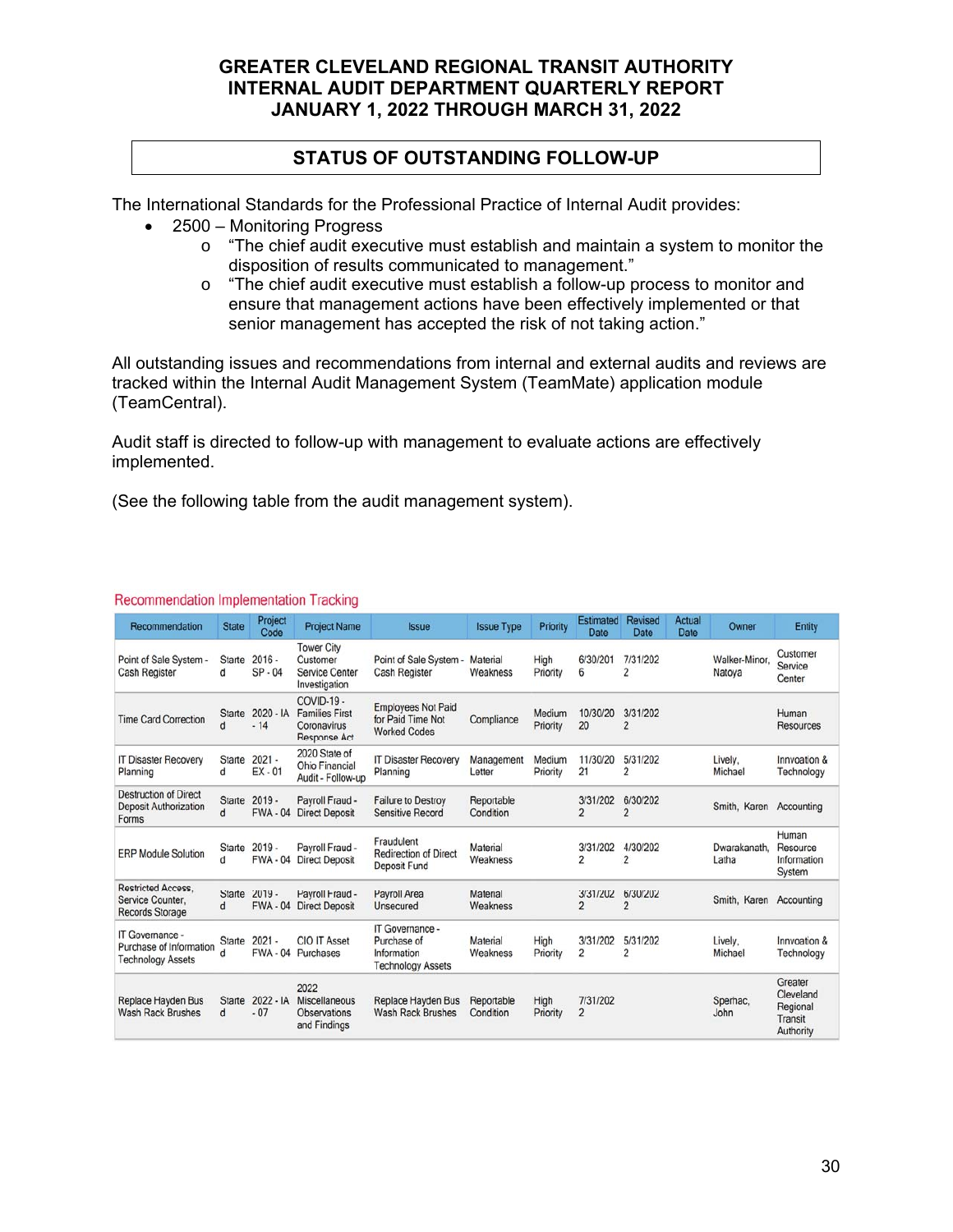# **OTHER PROJECTS**

# **Fraud Hotline**

The GCRTA Fraud Hotline (216) 350-5130 is established to reduce and recover the loss of public funds from any acts of fraud, waste and/or abuse. GCRTA contracts include contact information and require contractors to call whenever they suspect an illegal act or an ethics violation. The Hotline is available to our employees and the public. Audit Staff will work closely with Management, Transit Police as well as law enforcement agencies, prosecutors, professional associations and the public to ensure GCRTA assets are safeguarded.

# **Information Technology Steering Committee**

The Chief Information Officer chairs this committee. The purpose of this committee is to oversee, analyze and prioritize the overall technology needs of the Authority.

# **Change Order Review Committee**

The General Manager/CEO created this committee to review potential contract change orders greater than (50) thousand dollars to validate the appropriateness of the request and to ensure appropriate Procurement and Project Management processes are adhered to. Internal Audit serves as a resource to the committee.

# First Quarter 2022 Change Orders:

Internal Audit is a member of the Change Order Committee, established to review potential change orders, greater than \$50,000, for compliance with Federal and State laws and regulations.

 Change Order to Contract Number 2017-5 for Electric Motor Overhaul & Repair Services due to an increased number of motor failures, which resulted in higher number of motors and components requiring overhaul services.

# **Railcar Replacement Steering Committee**

The Deputy General Manager of Operations chairs this committee. The purpose of this committee is provide advice; ensure delivery of the project outputs and the achievement of project outcomes.

# **Maintenance Management System Upgrade (UltraMain)**

The Deputy General Manager of Operations chairs this committee. The purpose of this committee is provide advice; ensure delivery of the project outputs and the achievement of project outcomes.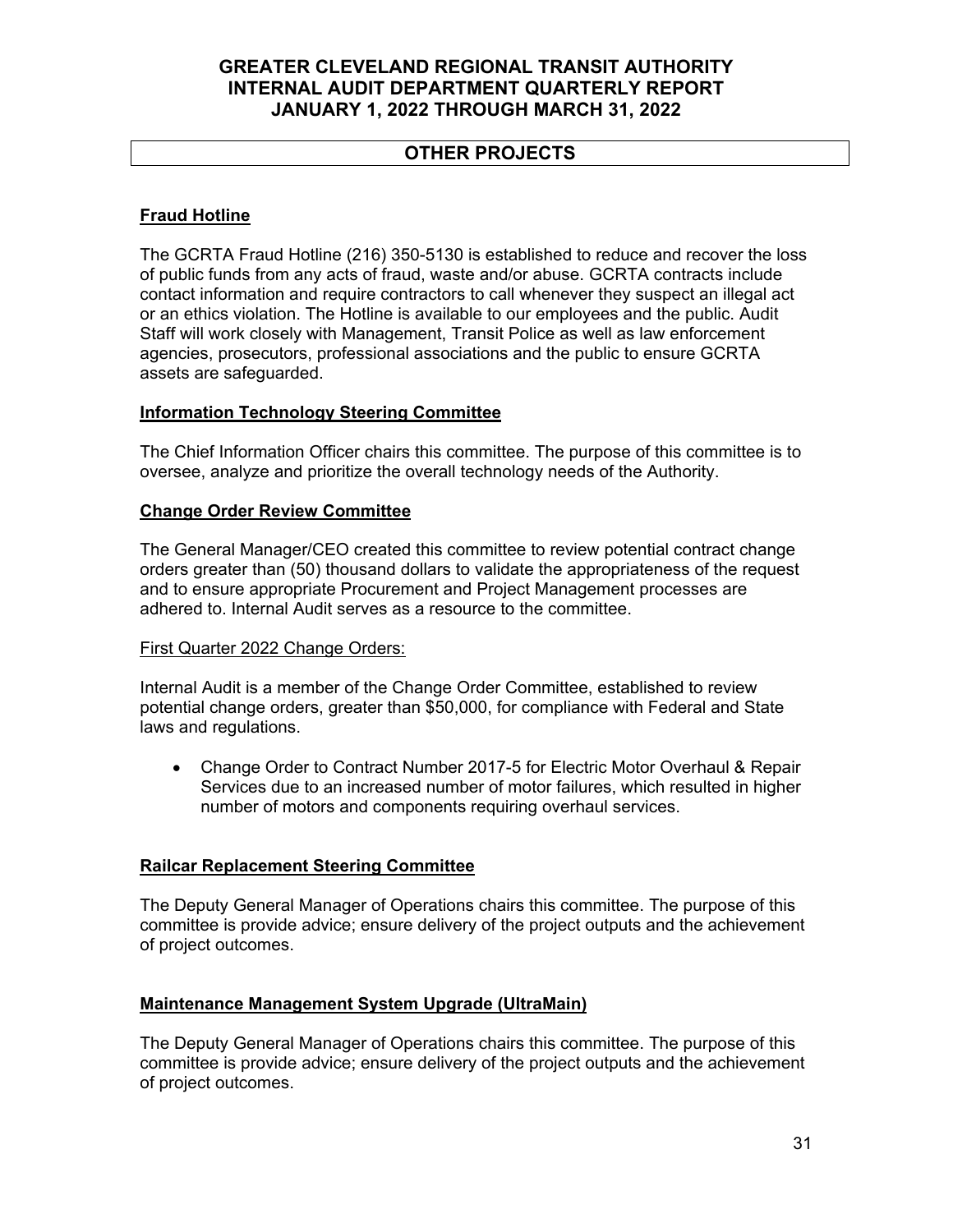# **OTHER PROJECTS**

# **Oracle Upgrade Steering Committee**

The Deputy General Manager of Operations chairs this committee. The purpose of this committee is provide advice; ensure delivery of the project outputs and the achievement of project outcomes.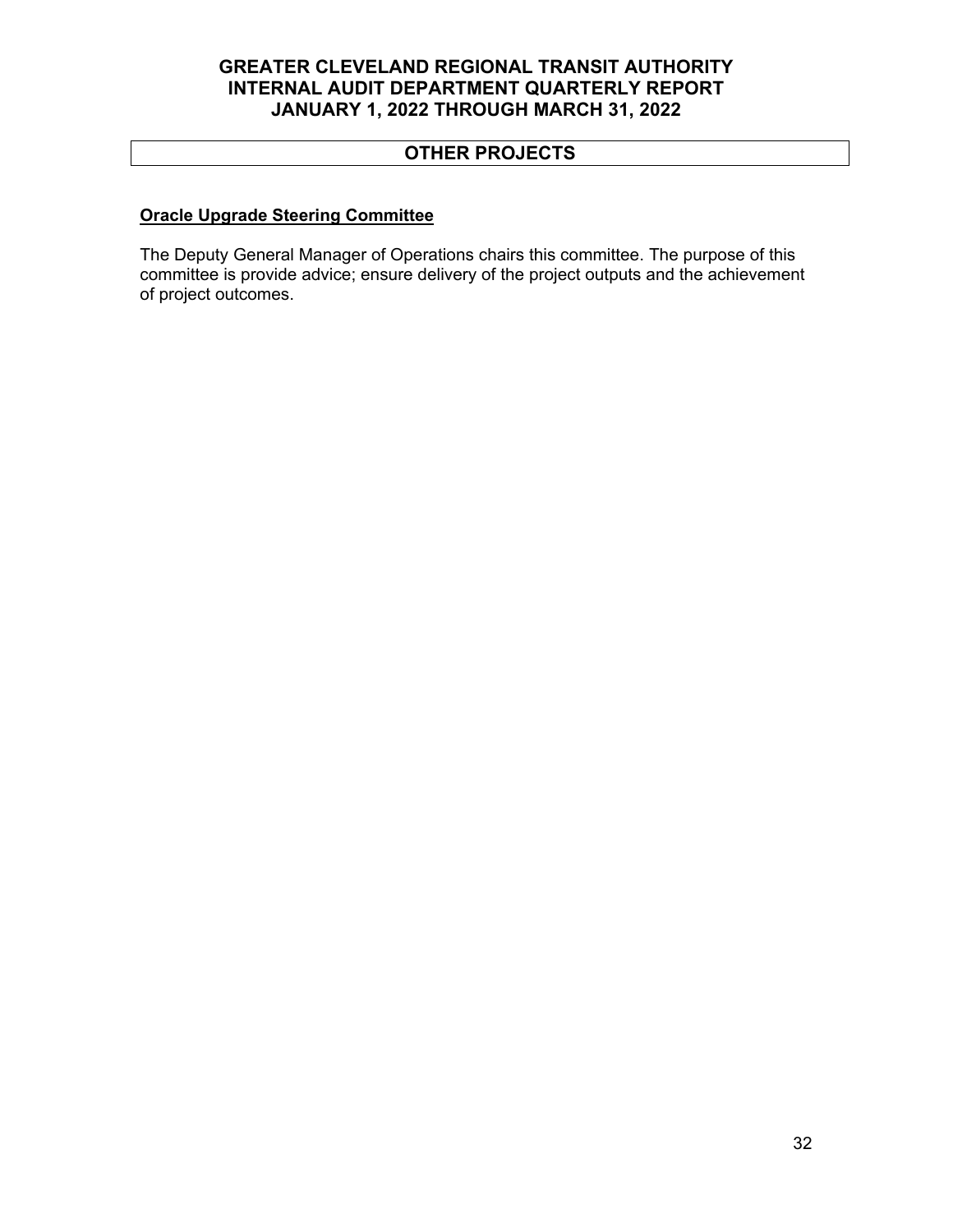# **STAFF TRAINING**

Internal Audit Department staff received the following training during the First Quarter 2022:

# **Northeast Ohio Internal Audit Local Chapter**

- Fraud Dav
	- o Embezzlement and Procurement Fraud Association of Certified Fraud **Examiners**
	- o Corporate Fraud, Internal Investigations, Asset Recovery Flannery/Georgalis, LLC
	- o "Wolf of Wall Street Investigation" Federal Bureau of Investigation
- Environmental, Social, and Governance Deloitte
- Top Risks for 2022 from the Internal Audit Perspective Protiviti
- Accounting and Auditing Perspectives on Campus Baldwin Wallace University

# **Northeast Ohio Certified Fraud Examiners Local Chapter**

• Security and Biometrics

# **Northeast Ohio Information System Audit and Control Association**

Blockchain, Cryptocurrency, and Ransomware

# **Greater Cleveland Regional Transit Authority**

• Active Shooter Training